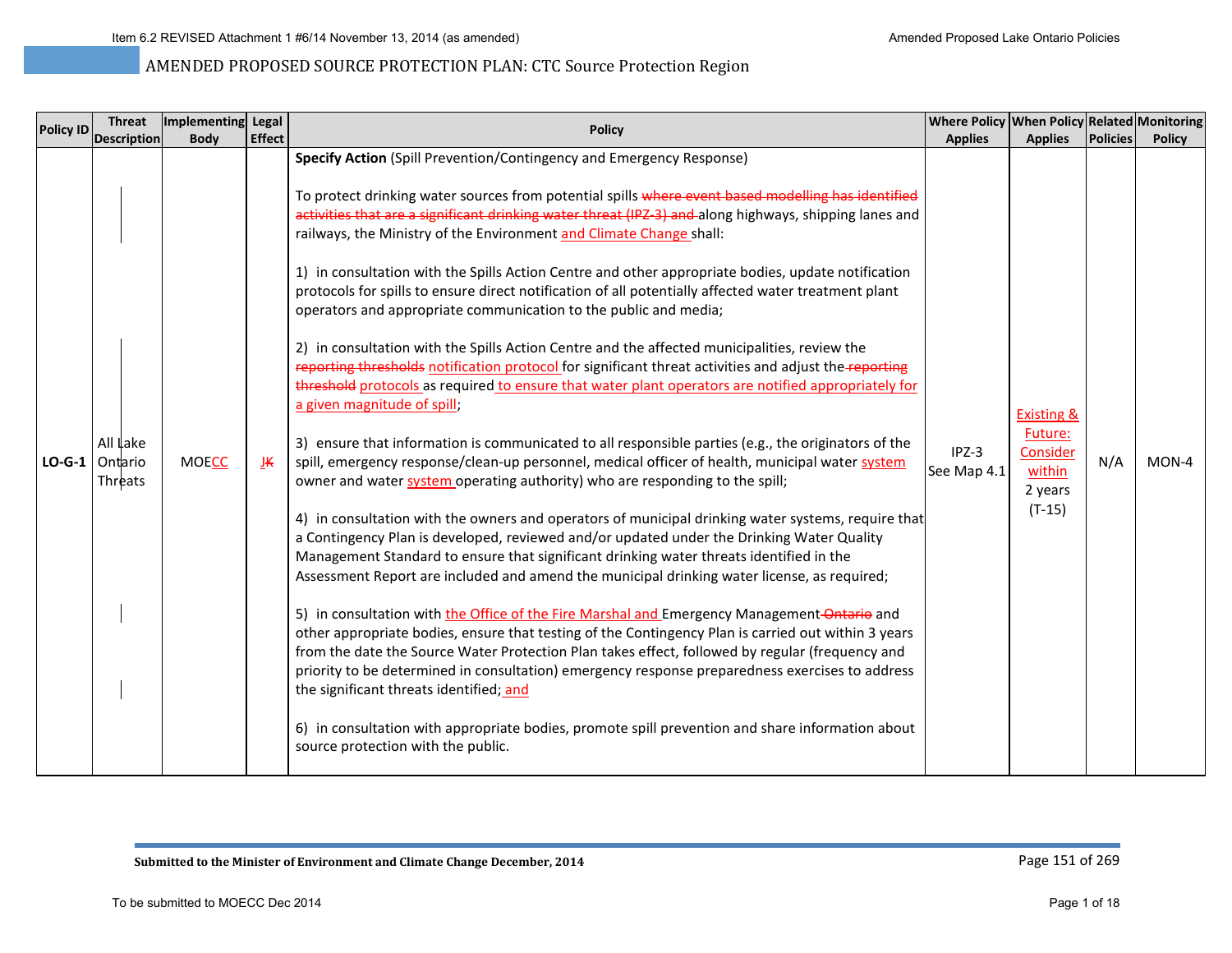|                  | <b>Threat</b>                                   | Implementing Legal |               |                                                                                                                                                                                                                                                                                                                                                                                                                                                                                                                                                                                                                                                                                                                                                                                                                                                                                                                                                                                                                                                                                                                                                                                        | Where Policy When Policy Related Monitoring |                                 |                 |               |
|------------------|-------------------------------------------------|--------------------|---------------|----------------------------------------------------------------------------------------------------------------------------------------------------------------------------------------------------------------------------------------------------------------------------------------------------------------------------------------------------------------------------------------------------------------------------------------------------------------------------------------------------------------------------------------------------------------------------------------------------------------------------------------------------------------------------------------------------------------------------------------------------------------------------------------------------------------------------------------------------------------------------------------------------------------------------------------------------------------------------------------------------------------------------------------------------------------------------------------------------------------------------------------------------------------------------------------|---------------------------------------------|---------------------------------|-----------------|---------------|
| <b>Policy ID</b> | Description                                     | <b>Body</b>        | <b>Effect</b> | <b>Policy</b>                                                                                                                                                                                                                                                                                                                                                                                                                                                                                                                                                                                                                                                                                                                                                                                                                                                                                                                                                                                                                                                                                                                                                                          | <b>Applies</b>                              | <b>Applies</b>                  | <b>Policies</b> | <b>Policy</b> |
| LO-G-2 Ontario   | ملادا ال<br><del>wezake</del><br><b>Threats</b> | <b>MOE</b>         | к             | Research (Lake Ontario Circulation and Water Quality Monitoring, to support the Lake Ontario<br><b>Collaborative Model)</b><br>Where event based modelling has identified activities that are a significant drinking water threat<br>(IPZ-3), the Ministry of the Environment, in collaboration with Environment Canada should:<br>use the 3-D Hydrodynamic Circulation and Water Quality Simulation Model, or other models as<br>appropriate, to run proactive simulation of potential spills in order to be able to predict the<br>extent and duration of contamination and to help determine the parties to be notified in the<br>event of a spill;<br>install permanent instrumentation (e.g. continuous recording current meters, with wireless<br>telephone link to Ministry of the Environment Monitoring and Reporting Branch) to provide<br>real-time monitoring of current speed, direction and water chemistry for use with the 3-D<br>Hydrodynamic Circulation Model for future forecasting of spills impact assessments and<br>assessing spill prevention strategies;<br>ensure that the real-time data are available to municipalities and conservation authorities; and | $HPZ-3$<br>See Map 4.1                      | <del>2 years</del><br>$(+ -15)$ | A/A             | <b>MON-4</b>  |
|                  |                                                 |                    |               | undertake Lake Ontario nearshore monitoring yearly; and make the data available to<br>municipalities and conservation authorities.                                                                                                                                                                                                                                                                                                                                                                                                                                                                                                                                                                                                                                                                                                                                                                                                                                                                                                                                                                                                                                                     |                                             |                                 |                 |               |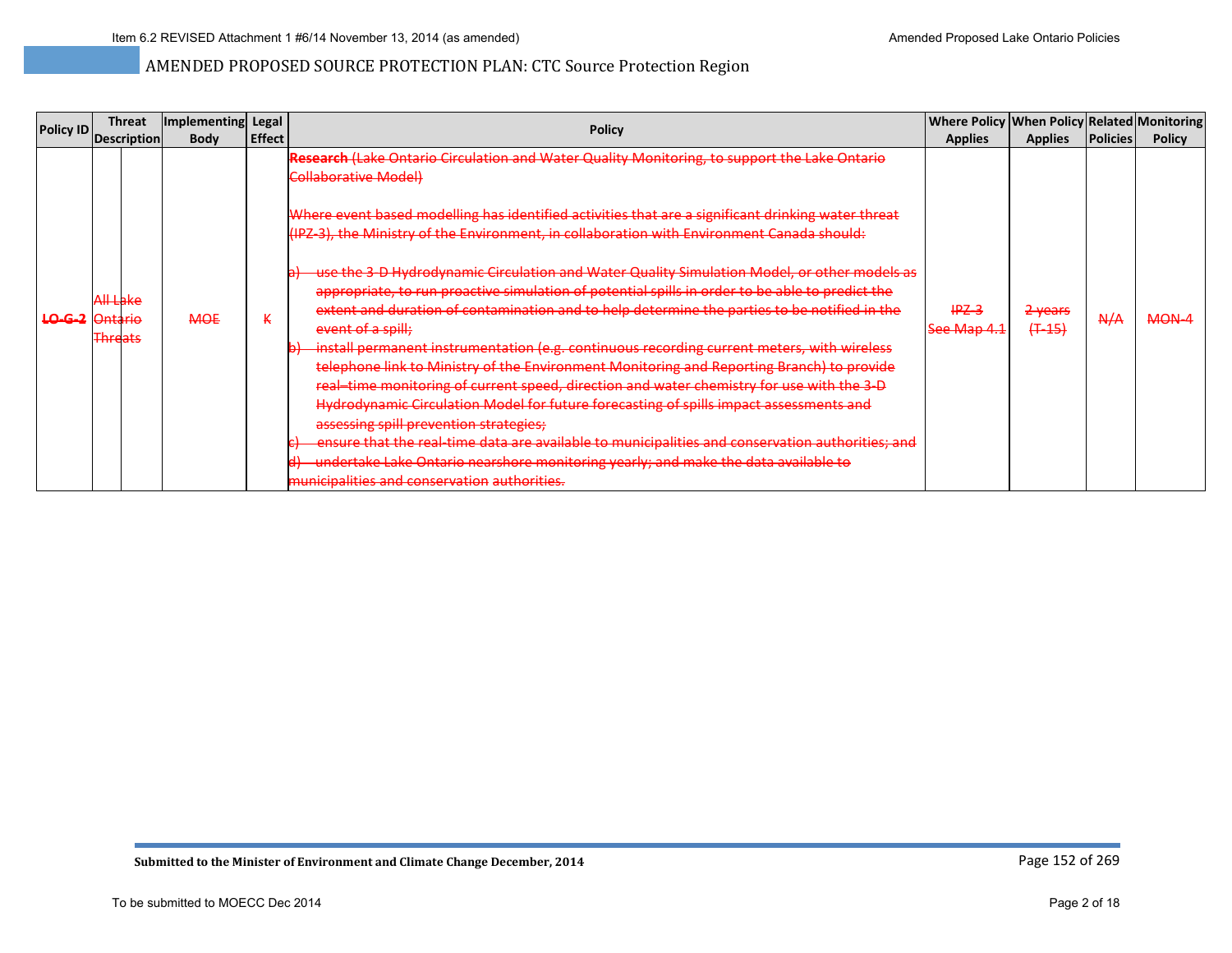| <b>Policy ID</b> |                            | <b>Threat</b>                                          | Implementing Legal |               | <b>Policy</b>                                                                                                                                                                                                                                                                                                                                                                                                                                                                                                                                                                                                                                                                                                                                                                                                                                                                                                                                                                                                                                                                                                                                                                                                                                                                                                                                                                                                                                                                                                                                                                                                                                                                                                                                                                                                                                                                                                                                                                                                                                                                                                                                                                                                                                                                                                                                                 | Where Policy When Policy Related Monitoring         |                   |          |               |
|------------------|----------------------------|--------------------------------------------------------|--------------------|---------------|---------------------------------------------------------------------------------------------------------------------------------------------------------------------------------------------------------------------------------------------------------------------------------------------------------------------------------------------------------------------------------------------------------------------------------------------------------------------------------------------------------------------------------------------------------------------------------------------------------------------------------------------------------------------------------------------------------------------------------------------------------------------------------------------------------------------------------------------------------------------------------------------------------------------------------------------------------------------------------------------------------------------------------------------------------------------------------------------------------------------------------------------------------------------------------------------------------------------------------------------------------------------------------------------------------------------------------------------------------------------------------------------------------------------------------------------------------------------------------------------------------------------------------------------------------------------------------------------------------------------------------------------------------------------------------------------------------------------------------------------------------------------------------------------------------------------------------------------------------------------------------------------------------------------------------------------------------------------------------------------------------------------------------------------------------------------------------------------------------------------------------------------------------------------------------------------------------------------------------------------------------------------------------------------------------------------------------------------------------------|-----------------------------------------------------|-------------------|----------|---------------|
|                  |                            | <b>Description</b>                                     | <b>Body</b>        | <b>Effect</b> |                                                                                                                                                                                                                                                                                                                                                                                                                                                                                                                                                                                                                                                                                                                                                                                                                                                                                                                                                                                                                                                                                                                                                                                                                                                                                                                                                                                                                                                                                                                                                                                                                                                                                                                                                                                                                                                                                                                                                                                                                                                                                                                                                                                                                                                                                                                                                               | <b>Applies</b>                                      | <b>Applies</b>    | Policies | <b>Policy</b> |
| $LO-G-2$         | Low<br>All Lake<br>Threats | Significant/<br>Moderate/<br><b>Threats</b><br>Ontario | <b>MOECC</b>       | К             | <b>Specify Action (Lake Ontario Collaborative Group)</b><br>The Ministry of the Environment and Climate Change will work in partnership with Environment<br>Canada and municipalities responsible for providing water from systems with intakes in the<br>western basin of Lake Ontario to establish and chair a Lake Ontario Collaborative Group (LOCG)<br>focused on the western basin to undertake actions to support the implementation of policies to<br>protect this source of drinking water.<br>Within one year of this plan coming into effect the LOCG should develop and approve Terms of<br>Reference. The Terms of Reference should include but not be limited to defining roles, tasks, and<br>responsibilities of the LOCG partners with respect to:<br>1) Sharing information about Lake Ontario circulation and water quality monitoring, and where<br>technically feasible:<br>a) install permanent instrumentation (e.g., continuous recording current meters, with wireless<br>telephone link to MOECC Environment Monitoring and Reporting Branch and the LOCG<br>members) to provide real-time monitoring of current speed, direction and temperature<br>throughout the water column for use with a 3-D Hydrodynamic Circulation Model for future<br>forecasting of spills impact assessments and assessing spill prevention strategies;<br>b) ensure that the real-time data are available to municipalities and conservation authorities;<br>and<br>undertake annual Lake Ontario nearshore water quality monitoring, and make the data<br>c)<br>available to municipalities and conservation authorities;<br>2) Maintaining and further developing a 3-D Hydrodynamic Circulation Model or more advanced<br>models as appropriate, with particular focus to the nearshore of Lake Ontario to assess activities<br>to determine their potential to be significant drinking water threats, including:<br>a) maintaining specialized modelling expertise to undertake spills scenario modelling; and<br>b) leading the development of typical lake circulation spill base cases to provide tools for quick<br>assessments of spills, in real time, to provide early warning for emergency response and<br>remedial action, including determining the parties to be notified in the event of a spill;<br>(LO-G-2 continued on next page) | $IPZ-3$<br>See Map 4.1<br>$IPZ-1, 2$<br>See Map 4.2 | <b>See Policy</b> | N/A      | $MON-4$       |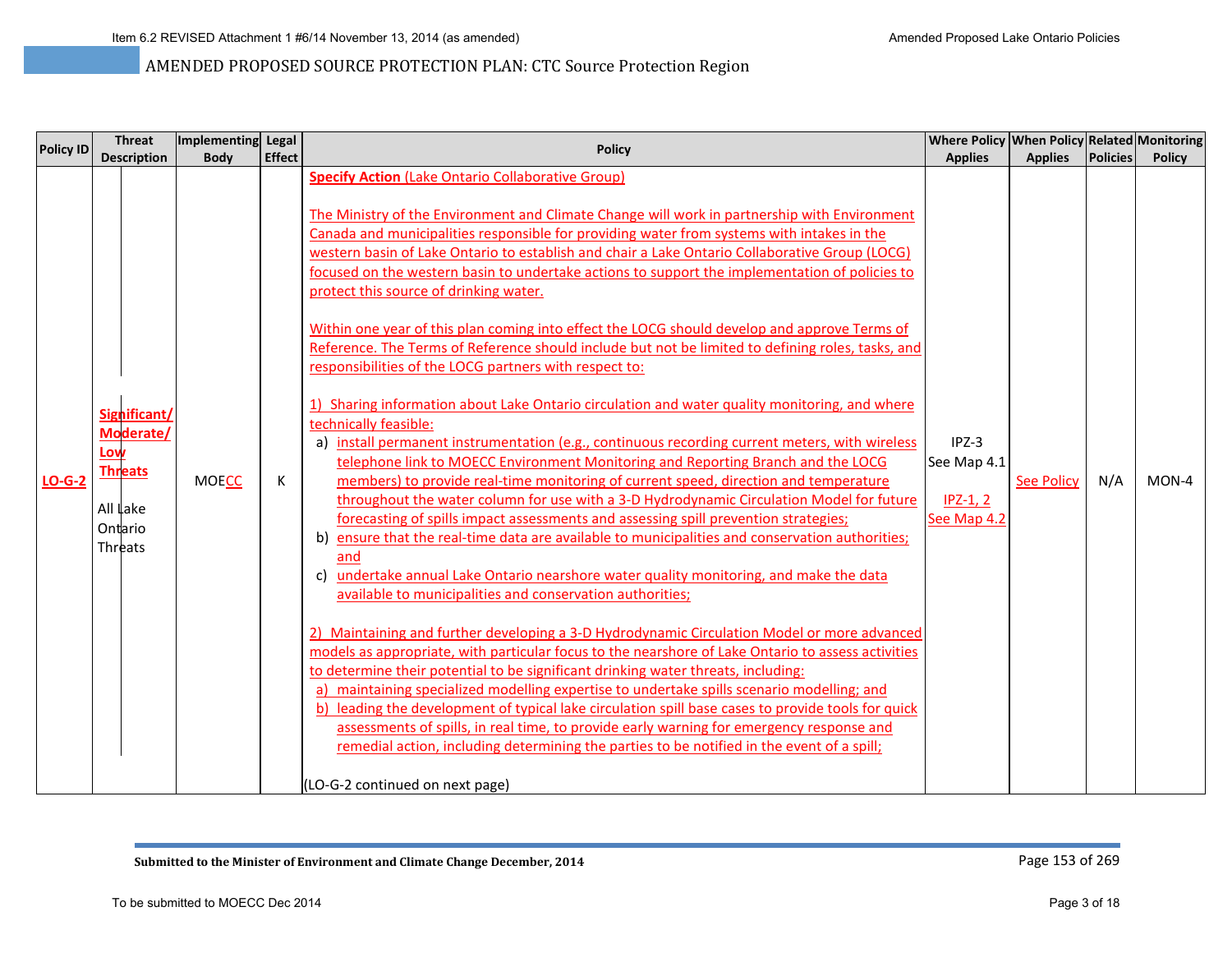| <b>Policy ID</b>   | <b>Threat</b>                                                                                      | Implementing Legal                            |                          | <b>Policy</b>                                                                                                                                                                                                                                                                                                                                                                                                                                                                                                                                                                                                                                                                                                                                                                                                                                                                                                                                                                                                                                                                                                                                                                                                                                                                                                                                                                                                                                                                                                                                      | Where Policy When Policy Related Monitoring         |                |                 |               |
|--------------------|----------------------------------------------------------------------------------------------------|-----------------------------------------------|--------------------------|----------------------------------------------------------------------------------------------------------------------------------------------------------------------------------------------------------------------------------------------------------------------------------------------------------------------------------------------------------------------------------------------------------------------------------------------------------------------------------------------------------------------------------------------------------------------------------------------------------------------------------------------------------------------------------------------------------------------------------------------------------------------------------------------------------------------------------------------------------------------------------------------------------------------------------------------------------------------------------------------------------------------------------------------------------------------------------------------------------------------------------------------------------------------------------------------------------------------------------------------------------------------------------------------------------------------------------------------------------------------------------------------------------------------------------------------------------------------------------------------------------------------------------------------------|-----------------------------------------------------|----------------|-----------------|---------------|
|                    | <b>Description</b>                                                                                 | <b>Body</b>                                   | <b>Effect</b>            |                                                                                                                                                                                                                                                                                                                                                                                                                                                                                                                                                                                                                                                                                                                                                                                                                                                                                                                                                                                                                                                                                                                                                                                                                                                                                                                                                                                                                                                                                                                                                    | <b>Applies</b>                                      | <b>Applies</b> | <b>Policies</b> | <b>Policy</b> |
| $LO-G-2$<br>Cont'd |                                                                                                    |                                               |                          | 3) Using the model as a consistent approach to assess potential drinking water threats from:<br>a) other existing activities which might be a drinking water threat to one or more municipal<br>drinking water system;<br>b) assessing newly proposed activities which may pose a threat to one or more municipal<br>drinking water systems at the proposal stage; and<br>assessing impacts of climate change;<br>C)<br>4) In the event of a spill use the model to assess and respond to potential water quality impacts<br>at municipal water treatment plant intakes;<br>5) Sharing environmental monitoring data and using modelling to inform research on topics such<br>as, but not limited to:<br>a) the effectiveness of risk management measures and spill contingency measures;<br>b) cumulative impacts of point and non-point sources of contaminants on near shore water<br>quality; and<br>c) the effectiveness of source protection plan policies in reducing the risk related to pathogens<br>(not limited to E. coli), including identifying the pathogens and the respective densities at<br>different times; assessing the associated risk at intakes due to pathogens in non-disinfected<br>wastewater and other known specific sources of these pathogens; and undertaking<br>quantitative microbial risk assessments, using a structured research and development design<br>(such as based on the protocols established by the US EPA) to assess the threat and<br>adequacy of existing treatment on a plant-by-plant basis. |                                                     |                |                 |               |
| $LO-G-3$           | Significant/<br>Moderate/<br>Low<br><b>Threats</b><br><b>All Lake</b><br>Ontario<br><b>Threats</b> | Municipality<br>(Peel,<br>Toronto,<br>Durham) | $\underline{\mathsf{E}}$ | <b>Specify Action (Lake Ontario Collaborative Group)</b><br>The municipalities of Peel, Toronto and Durham shall participate as members of the Lake Ontario<br>Collaborative Group (LOCG) and shall undertake tasks (including funding portions) as agreed to in<br>the Terms of Reference established by the LOCG.                                                                                                                                                                                                                                                                                                                                                                                                                                                                                                                                                                                                                                                                                                                                                                                                                                                                                                                                                                                                                                                                                                                                                                                                                                | $IPZ-3$<br>See Map 4.1<br>$IPZ-1, 2$<br>See Map 4.2 | See Policy     | N/A             | $MON-1$       |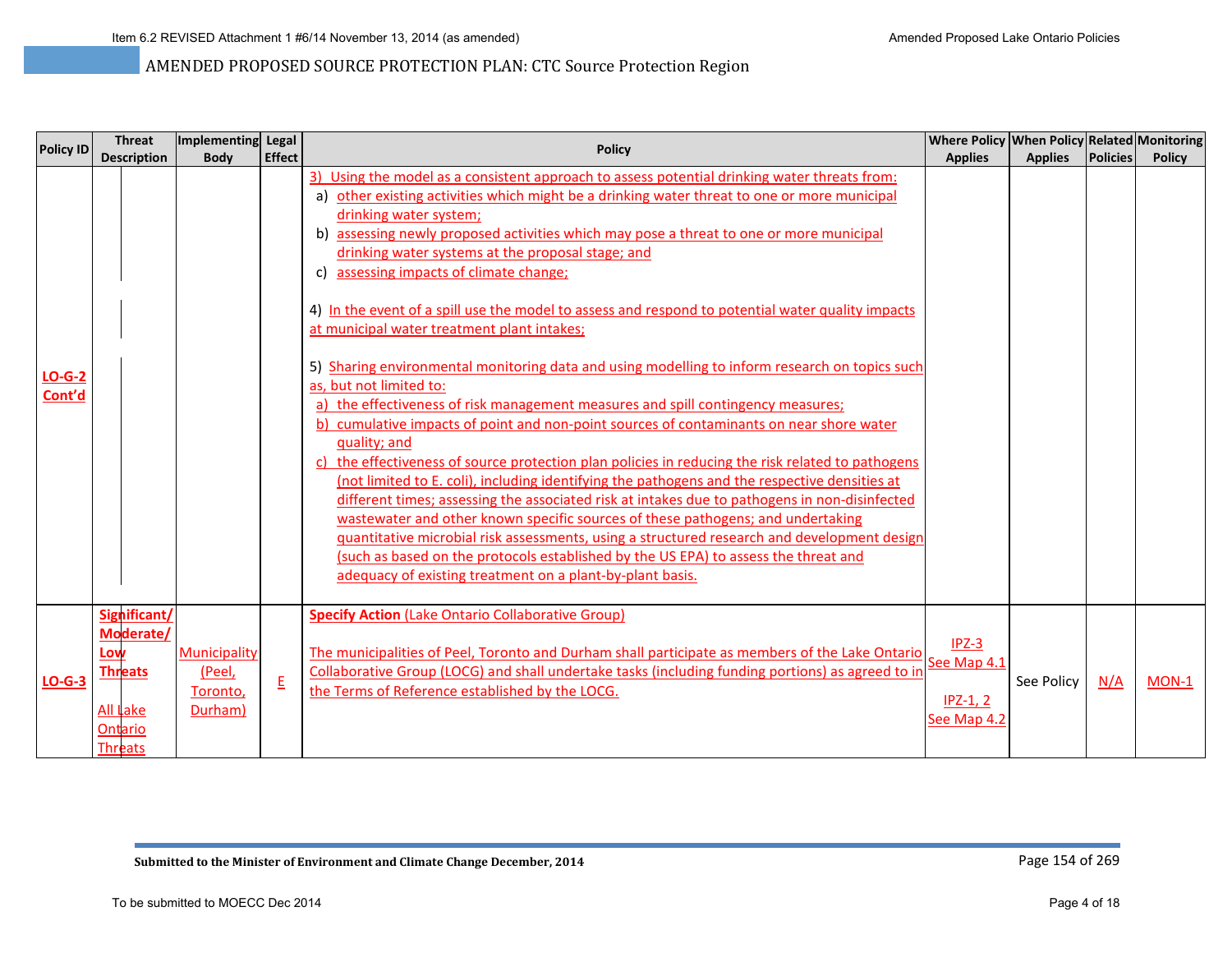| <b>Policy</b>           | <b>Threat</b>                                                | Implementing Legal |               | <b>Policy</b>                                                                                                                                                                                                                                                                                                                                                                                                                                                                                                                                                                                                                                                                                                                                                                                                                                                                                                                                                                                                             |                        | <b>Where Policy When Policy Related Monitoring</b> |                 |               |
|-------------------------|--------------------------------------------------------------|--------------------|---------------|---------------------------------------------------------------------------------------------------------------------------------------------------------------------------------------------------------------------------------------------------------------------------------------------------------------------------------------------------------------------------------------------------------------------------------------------------------------------------------------------------------------------------------------------------------------------------------------------------------------------------------------------------------------------------------------------------------------------------------------------------------------------------------------------------------------------------------------------------------------------------------------------------------------------------------------------------------------------------------------------------------------------------|------------------------|----------------------------------------------------|-----------------|---------------|
| ID                      | <b>Description</b>                                           | <b>Body</b>        | <b>Effect</b> |                                                                                                                                                                                                                                                                                                                                                                                                                                                                                                                                                                                                                                                                                                                                                                                                                                                                                                                                                                                                                           | <b>Applies</b>         | <b>Applies</b>                                     | <b>Policies</b> | <b>Policy</b> |
| <b>LO-G-3</b>           | <del>All Lake</del><br><b>Ontario</b><br>F <del>hrea</del>   | <b>MOE</b>         | K             | Research (Lake Ontario 3-D Hydrodynamic Circulation and Water Quality Simulation Model)<br>Where event based modelling has identified activities that are a significant drinking water threat<br>(IPZ-3), the Ministry of the Environment should, in consultation with responsible parties:<br>maintain and further develop the 3-D Hydrodynamic Circulation Model with particular focus to<br>a)<br>the nearshore of Lake Ontario for future forecasting of activities to determine their potential<br>to be significant drinking water threats;<br>maintain specialized modelling expertise to undertake spills scenario modelling;<br>b)<br>lead the development of typical lake circulation spill base cases to provide tools for quick<br>c)<br>assessments of spills to provide early warning impact assessment; and<br>use this model as a consistent approach for assessing potential impact from new/ proposed/<br>d)<br>changed discharges, including spill scenario assessment and to assess actual spills.    | $IPZ-3$<br>See Map 4.1 | 2-years<br>$(+ -15)$                               | A/A             | MON-4         |
| $\overline{\mathbf{A}}$ | <del>All Lake</del><br><b>Ontario</b><br>F <del>hreats</del> | <b>MOE</b>         | К             | <b>Research (Undertake Additional Spill Scenario Modelling)</b><br>Where event based modelling has identified activities that are a significant drinking water threat<br>(IPZ-3), the Ministry of the Environment, in consultation with responsible parties for the significant<br>threat activities and applicable lead Source Protection Authority, should fund additional scenario<br>modelling, to:<br>undertake additional spill scenarios to assess other potential threats (locations, spill quantities,<br>la)<br>activities, contaminants), for example, pumping station overflow; and<br>assess the effectiveness of Source Protection Plan policies relying on risk management<br>b)<br>measures and spill contingency measures to reduce the risk.                                                                                                                                                                                                                                                            | $IPZ-3$<br>See Map 4.1 | 2-years<br>$(+45)$                                 | A/A             | MON-4         |
|                         | <del>All Lake</del><br>LO-G-5 Ontario<br><b>Threats</b>      | <b>MOE</b>         | K.            | <b>Research (Inspect Stream Crossings)</b><br>Where event based modelling has identified activities that are a significant drinking water threat<br>(IPZ-3), the Ministry of the Environment should, with information provided by facility owners,<br>compile an inventory of all pipe facilities which cross tributaries that drain into Lake Ontario to<br>further understand risks associated with pipe break scenarios and to update respective Assessment<br>Reports. Inventory should be shared with the Source Protection Authority and is intended to<br>include:<br>the state of the infrastructure (e.g., age, diameter, design life, quantity and type of products<br>transported) to assess the potential threats;<br>a map of the location of each crossing to produce a composite map;<br>a prioritized list of facilities to be inspected/ maintained based on potential risk to drinking<br>water; and<br>d)a) all petroleum pipeline system failure (spill) sensing and shut down measures and policies. | $IPZ-3$<br>See Map 4.1 | 2 years<br>$(+45)$                                 | A/A             | $MON-4$       |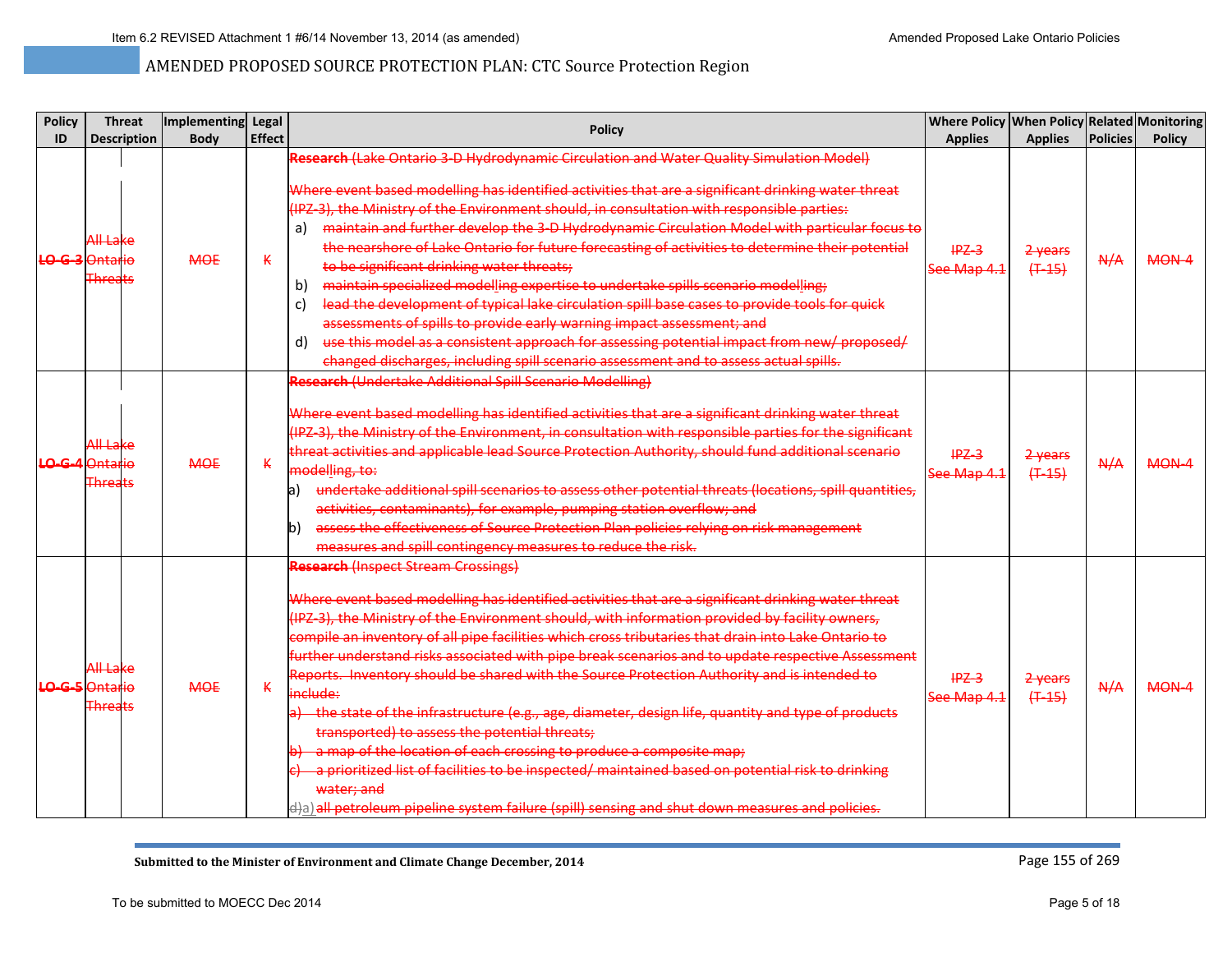| <b>Policy</b> | <b>Threat</b>                                                                               | Implementing Legal |               | <b>Policy</b>                                                                                                                                                                                                                                                                                                                                                                                                                                                                                                                                                                                                                                                                                                                                                                                                                                                                                                                                                                                                                                                                                                                                           | Where Policy When Policy Related Monitoring                                                                                  |                                                                               |                 |               |
|---------------|---------------------------------------------------------------------------------------------|--------------------|---------------|---------------------------------------------------------------------------------------------------------------------------------------------------------------------------------------------------------------------------------------------------------------------------------------------------------------------------------------------------------------------------------------------------------------------------------------------------------------------------------------------------------------------------------------------------------------------------------------------------------------------------------------------------------------------------------------------------------------------------------------------------------------------------------------------------------------------------------------------------------------------------------------------------------------------------------------------------------------------------------------------------------------------------------------------------------------------------------------------------------------------------------------------------------|------------------------------------------------------------------------------------------------------------------------------|-------------------------------------------------------------------------------|-----------------|---------------|
| ID            | <b>Description</b>                                                                          | <b>Body</b>        | <b>Effect</b> |                                                                                                                                                                                                                                                                                                                                                                                                                                                                                                                                                                                                                                                                                                                                                                                                                                                                                                                                                                                                                                                                                                                                                         | <b>Applies</b>                                                                                                               | <b>Applies</b>                                                                | <b>Policies</b> | <b>Policy</b> |
| LO-G-4        | Significant/<br>Moderate/<br>Low<br><b>Threats</b><br>All Lake<br>Ontario<br><b>Threats</b> | <b>MOECC</b>       |               | <b>Education and Outreach</b><br>Where event based modelling has identified activities that are significant drinking water threats<br>(IPZ-3) or where the Tables of Drinking Water Threats (Ontario Regulation 287/07 under the Clean<br>Water Act, 2006) identifies moderate or low drinking water threats (IPZ-2, IPZ-1), Ithe Ministry of<br>the Environment and Climate Change is requested to establish an outreach program to discuss the<br>findings and policies arising from the source water protection program with the National Energy<br>Board, Ontario Energy Board, Environment Canada, Health Canada, New York State and US<br>government agencies in order to:<br>encourage collaboration on protecting our shared drinking water sources; and<br>a)<br>assess emerging threats to drinking water (e.g. discharge of fracking waste water through<br>sewage treatment plants, climate change, etc.);<br>$\ominus$ b) raise profile of the importance of Lake Ontario as a source of drinking water for Ontario.<br>and<br>d)c) <del>assess the threats to the near shore water quality from the cumulative impacts of point and</del> | $IPZ-3$<br>See Map 4.1<br>$IPZ-1, 2$<br>See Map 4.2<br>Chapter 5 of<br>the<br>respective<br><del>Assessment</del><br>Reports | <b>Existing &amp;</b><br>Future:<br>Consider<br>within<br>2 years<br>$(T-15)$ | N/A             | MON-4         |
|               |                                                                                             |                    |               | <del>non-point sources of contaminants.</del>                                                                                                                                                                                                                                                                                                                                                                                                                                                                                                                                                                                                                                                                                                                                                                                                                                                                                                                                                                                                                                                                                                           |                                                                                                                              |                                                                               |                 |               |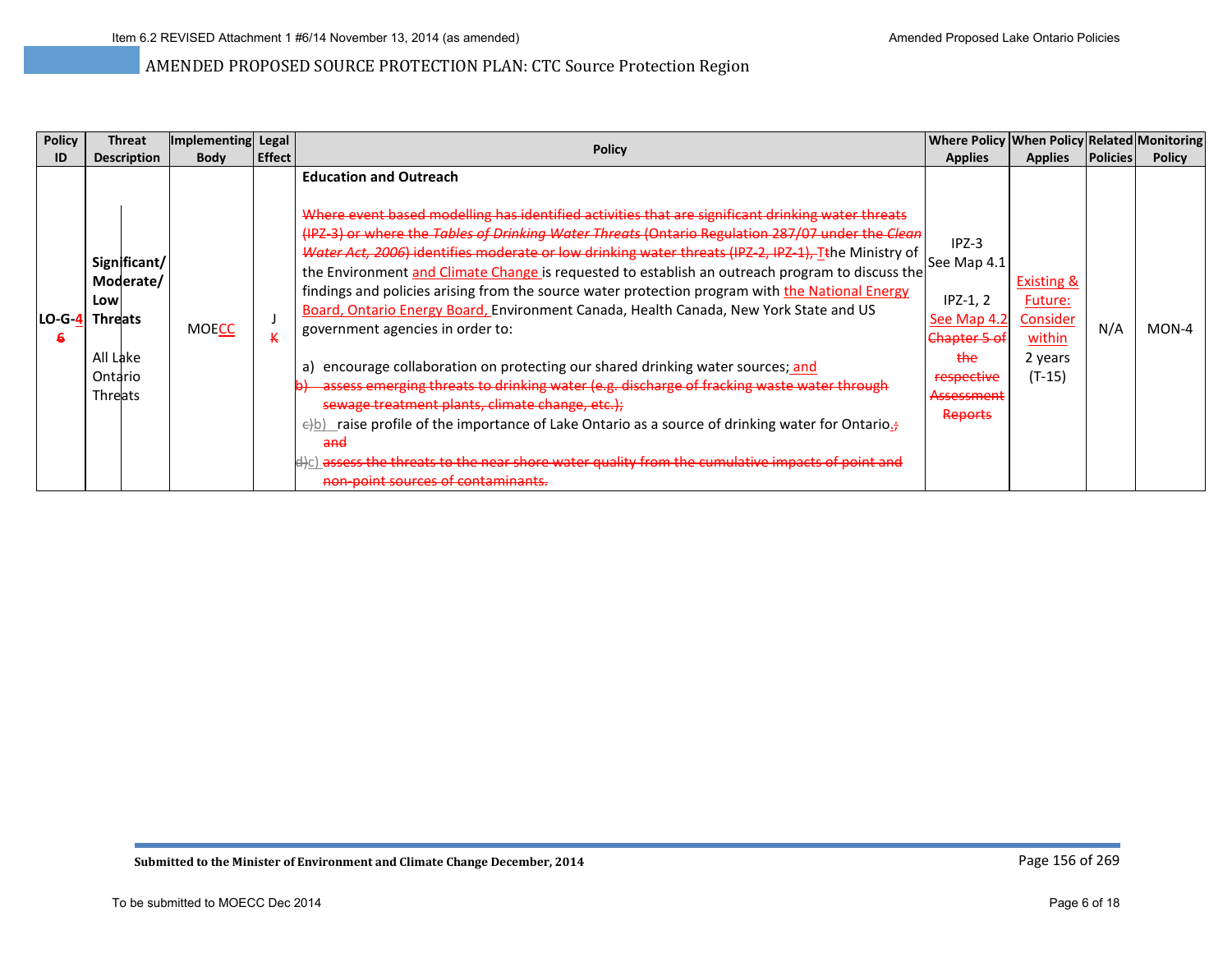|                                | <b>Threat</b>                                                                        | Implementing Legal |                                                                                                                                                                                                                                                                                                                                                                                                                                                                                                                                                                                                                                                                                                                                                                                                                                                                                                                                                                                                                                                                                                                                                                                                                                                                                                                                                                                                                                                                                                                                                                                                                                                                                                                                                                                                                                                                                                                                                                                                                                                                                                                                                                                                           | Where Policy When Policy Related Monitoring |                                                                                                        |                 |                        |
|--------------------------------|--------------------------------------------------------------------------------------|--------------------|-----------------------------------------------------------------------------------------------------------------------------------------------------------------------------------------------------------------------------------------------------------------------------------------------------------------------------------------------------------------------------------------------------------------------------------------------------------------------------------------------------------------------------------------------------------------------------------------------------------------------------------------------------------------------------------------------------------------------------------------------------------------------------------------------------------------------------------------------------------------------------------------------------------------------------------------------------------------------------------------------------------------------------------------------------------------------------------------------------------------------------------------------------------------------------------------------------------------------------------------------------------------------------------------------------------------------------------------------------------------------------------------------------------------------------------------------------------------------------------------------------------------------------------------------------------------------------------------------------------------------------------------------------------------------------------------------------------------------------------------------------------------------------------------------------------------------------------------------------------------------------------------------------------------------------------------------------------------------------------------------------------------------------------------------------------------------------------------------------------------------------------------------------------------------------------------------------------|---------------------------------------------|--------------------------------------------------------------------------------------------------------|-----------------|------------------------|
|                                |                                                                                      |                    |                                                                                                                                                                                                                                                                                                                                                                                                                                                                                                                                                                                                                                                                                                                                                                                                                                                                                                                                                                                                                                                                                                                                                                                                                                                                                                                                                                                                                                                                                                                                                                                                                                                                                                                                                                                                                                                                                                                                                                                                                                                                                                                                                                                                           |                                             |                                                                                                        |                 |                        |
| <b>Policy ID</b><br>$LO-NGS-1$ | <b>Description</b><br><b>Body</b><br>Spill of<br><b>MOECC</b><br>Tritium<br>From NGS | <b>Effect</b><br>Κ | <b>Policy</b><br><b>Specify Action</b> (Risk Mitigation/Reduction Plans)<br>Where event based modelling has shown that a spill from a nuclear generating station would<br>cause the storage and/or use of tritium contaminated heavy water to be a significant drinking<br>water threat (IPZ-3), the Ministry of the Environment and Climate Change should, in<br>consultation with the appropriate authorities:<br>a) update spill notification protocols jointly with Spills Action Centre to ensure direct<br>notification to all potentially affected water treatment plant operators and appropriate<br>communication to the public and media;<br>b) review the reporting thresholds jointly with affected municipalities, including consideration<br>to lowering of the spill notification threshold to municipalities for significant threat activities<br>and adjust the reporting threshold as required;<br>c) ensure that information is communicated to all responsible parties (e.g., the originators of<br>the spill, emergency response/clean-up personnel, medical officer of health, municipal<br>water owner and water operating authority) who are responding to the spill;<br>d) investigate and evaluate existing Risk Mitigation Plan/Risk Reduction Plan/Risk Contingency<br>Plans make modifications where necessary with priority on reducing the likelihood of spills<br>(such as potential additional design and operational best management practices and<br>operational procedures), which would impair drinking water sources; and<br>e) work with the Office of the Fire Marshal and Emergency Management-Ontario to ensure<br>that testing of the Risk Mitigation/Risk Reduction/Risk Contingency Plan is carried out within<br>3 years of the Source Water Protection Plan coming into effect, followed by regular<br>(frequency and priority to be determined in consultation) emergency response<br>preparedness exercises to address the significant threats identified.;<br>se the 3-D Hydrodynamic Circulation and Water Quality Simulation Model, or other models<br>as appropriate, to run proactive simulation of potential spills in order to be able to predict | <b>Applies</b><br>$IPZ-3$<br>See Map 4.1    | <b>Applies</b><br><b>Existing &amp;</b><br><b>Future:</b><br>Consider<br>within<br>2 years<br>$(T-15)$ | Policies<br>N/A | <b>Policy</b><br>MON-4 |

**Submitted to the Minister of Environment and Climate Change December, 2014**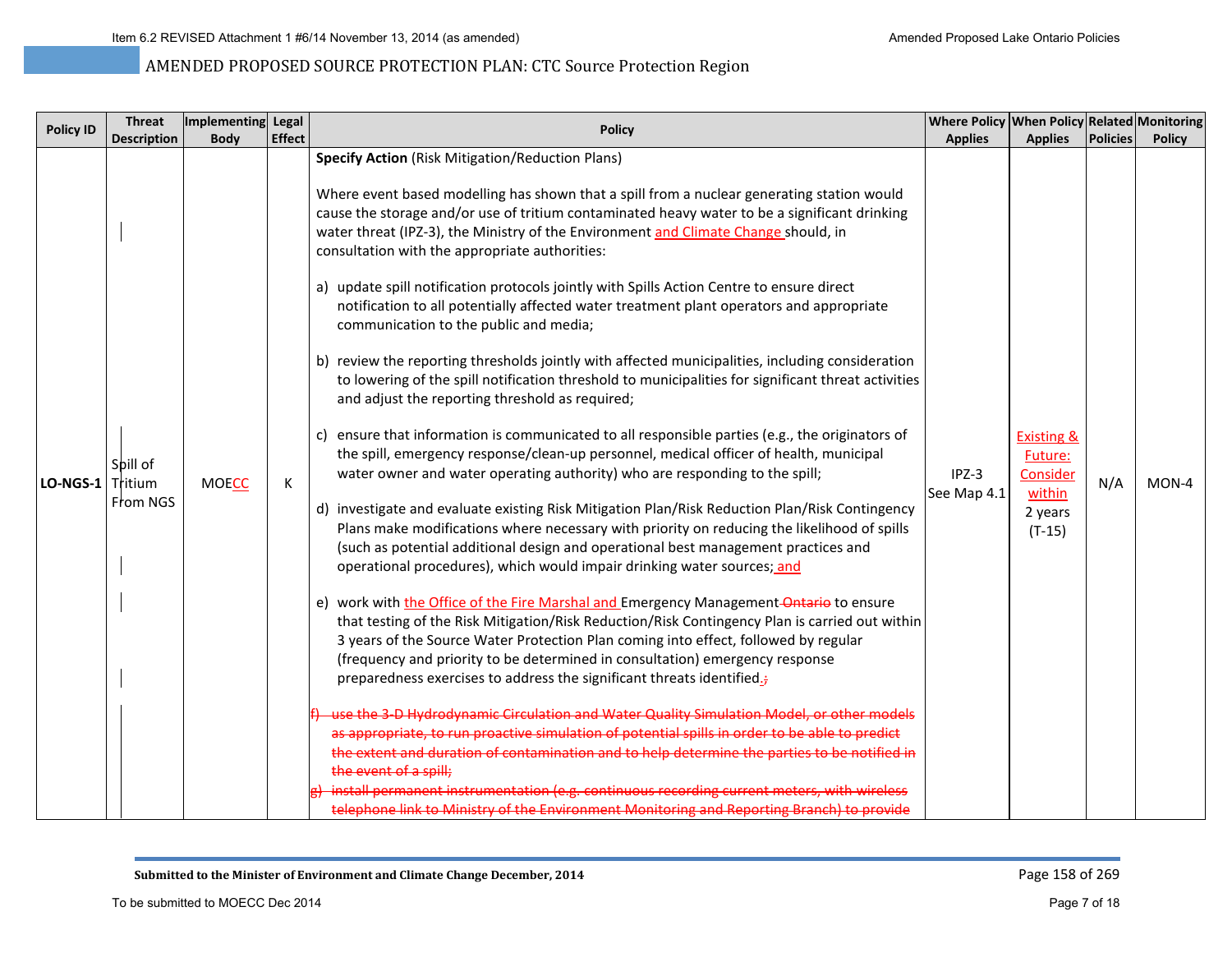| <b>Policy ID</b> | Threat | Implementing Legal |               | <b>Policy</b>                                                                                                                                                                                                 |  | Where Policy   When Policy   Related   Monitoring |                 |               |
|------------------|--------|--------------------|---------------|---------------------------------------------------------------------------------------------------------------------------------------------------------------------------------------------------------------|--|---------------------------------------------------|-----------------|---------------|
|                  |        | <b>Body</b>        | <b>Effect</b> |                                                                                                                                                                                                               |  | <b>Applies</b>                                    | <b>Policies</b> | <b>Policy</b> |
|                  |        |                    |               | real-time monitoring of current speed and direction for use with the 3-D Hydrodynamic                                                                                                                         |  |                                                   |                 |               |
|                  |        |                    |               | Circulation Model or other models as appropriate, for future forecasting of spills impact                                                                                                                     |  |                                                   |                 |               |
|                  |        |                    |               | assessments and assessing spill prevention strategies; and                                                                                                                                                    |  |                                                   |                 |               |
|                  |        |                    |               | onsure that the real-time lake percept speed and direction data are available to<br><u>Le prime de la comunicación de la comunicación de la comunicación de la comunicación de la comunicación de la comu</u> |  |                                                   |                 |               |
|                  |        |                    |               | municipalities and conservation authorities<br><del>mumerpunnes und conservation authorities.</del>                                                                                                           |  |                                                   |                 |               |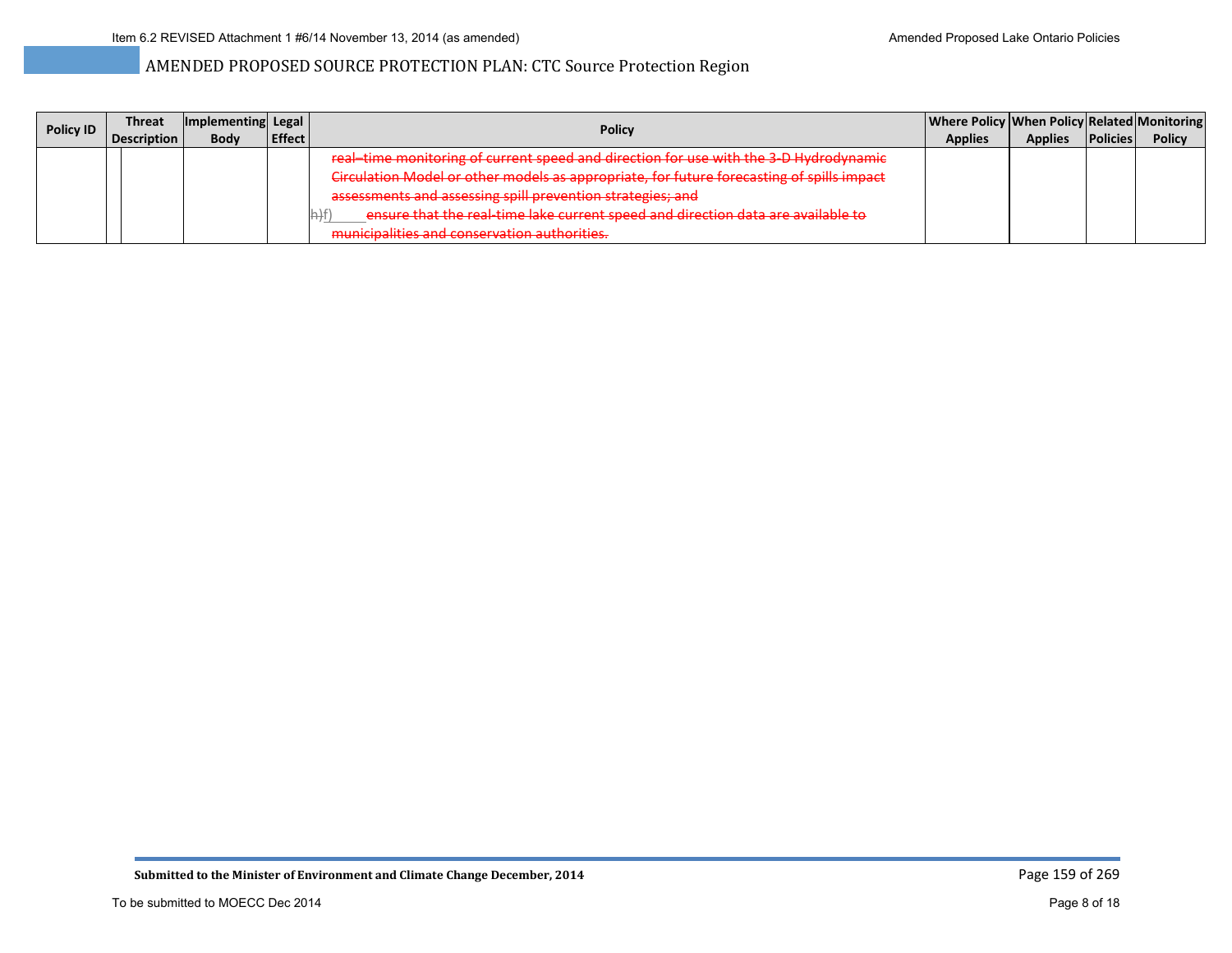| <b>Policy ID</b> | <b>Threat</b><br><b>Description</b>                                                                                                                         | Implementing Legal<br><b>Body</b> | <b>Effect</b> | <b>Policy</b>                                                                                                                                                                                                                                                                                                                                                                                                                                                                                                                                                                                                                                                                                                                                                                                                                                                                                                                                                                                                                                                                                                                                                                                                                                                                                                                                                                                                                                                                                                                                                                                                                                                                                                                                                                                                                                                                                                                                                                                                                                                                                                                                                                                                                                                                                                                                                                                   | <b>Applies</b>         | Where Policy   When Policy   Related   Monitoring<br><b>Applies</b>  | <b>Policies</b> | <b>Policy</b> |
|------------------|-------------------------------------------------------------------------------------------------------------------------------------------------------------|-----------------------------------|---------------|-------------------------------------------------------------------------------------------------------------------------------------------------------------------------------------------------------------------------------------------------------------------------------------------------------------------------------------------------------------------------------------------------------------------------------------------------------------------------------------------------------------------------------------------------------------------------------------------------------------------------------------------------------------------------------------------------------------------------------------------------------------------------------------------------------------------------------------------------------------------------------------------------------------------------------------------------------------------------------------------------------------------------------------------------------------------------------------------------------------------------------------------------------------------------------------------------------------------------------------------------------------------------------------------------------------------------------------------------------------------------------------------------------------------------------------------------------------------------------------------------------------------------------------------------------------------------------------------------------------------------------------------------------------------------------------------------------------------------------------------------------------------------------------------------------------------------------------------------------------------------------------------------------------------------------------------------------------------------------------------------------------------------------------------------------------------------------------------------------------------------------------------------------------------------------------------------------------------------------------------------------------------------------------------------------------------------------------------------------------------------------------------------|------------------------|----------------------------------------------------------------------|-----------------|---------------|
| LO-SEW-1         | <b>The</b><br>establishment,<br>operation or<br>maintenance<br>of a system<br>that collects,<br>stores,<br>transmits,<br>treats or<br>disposes of<br>sewage | <b>MOECC</b>                      | C             | Prescribed Instrument (Review and Enhancement of Spill Prevention and Contingency<br>Plans)<br>Where event based modelling has shown that a disinfection interruption at a waste<br>water treatment plant would cause a sewage treatment plant by-pass discharge to<br>surface water or sewage treatment plant effluent to be a significant drinking water<br>threat (IPZ-3), the Ministry of the Environment and Climate Change should:<br>a) review and amend Environmental Compliance Approvals to ensure they contain terms<br>and conditions that ensure that the threats cease to be significant. Terms and<br>conditions shall include a spill prevention and contingency plan $_5$ Ceonsideration<br>should also be given to the need for a year-round disinfection system and sufficient<br>redundancy in the disinfection system to minimize the length of time that the<br>disinfection system would not be working;<br>b) update spill notification protocols jointly with Spills Action Centre to ensure direct<br>notification to all potentially affected water treatment plant operators and<br>appropriate communication to the public and media;<br>c) review the notification protocols reporting thresholds for significant threat activities<br>and adjust the reporting protocols threshold as required to ensure the water plant<br>operators are notified appropriately for a given magnitude of spill;<br>d) ensure that information is communicated to all responsible parties (e.g., the<br>originators of the spill, emergency response/clean-up personnel, medical officer of<br>health, municipal water owner and water operating authority) who are responding to<br>the spill; and<br>e) work with the Office of the Fire Marshal and Emergency Management-Ontario to<br>ensure that testing of the Contingency Plan is carried out within 3 years of the Source<br>Water Protection Plan coming into effect, followed by regular (frequency and priority<br>to be determined in consultation) emergency response preparedness exercises to<br>address the significant threats identified.;<br>use the 3-D Hydrodynamic Circulation and Water Quality Simulation Model, or other<br>models as appropriate, to run proactive simulation of potential spills in order to be<br>able to predict the extent and duration of contamination and to help determine the | $IPZ-3$<br>See Map 4.1 | Existing:<br>3 years<br>$(T-1)$<br>Future:<br>Immediately<br>$(T-3)$ | <b>GEN-35</b>   | $MON-4$       |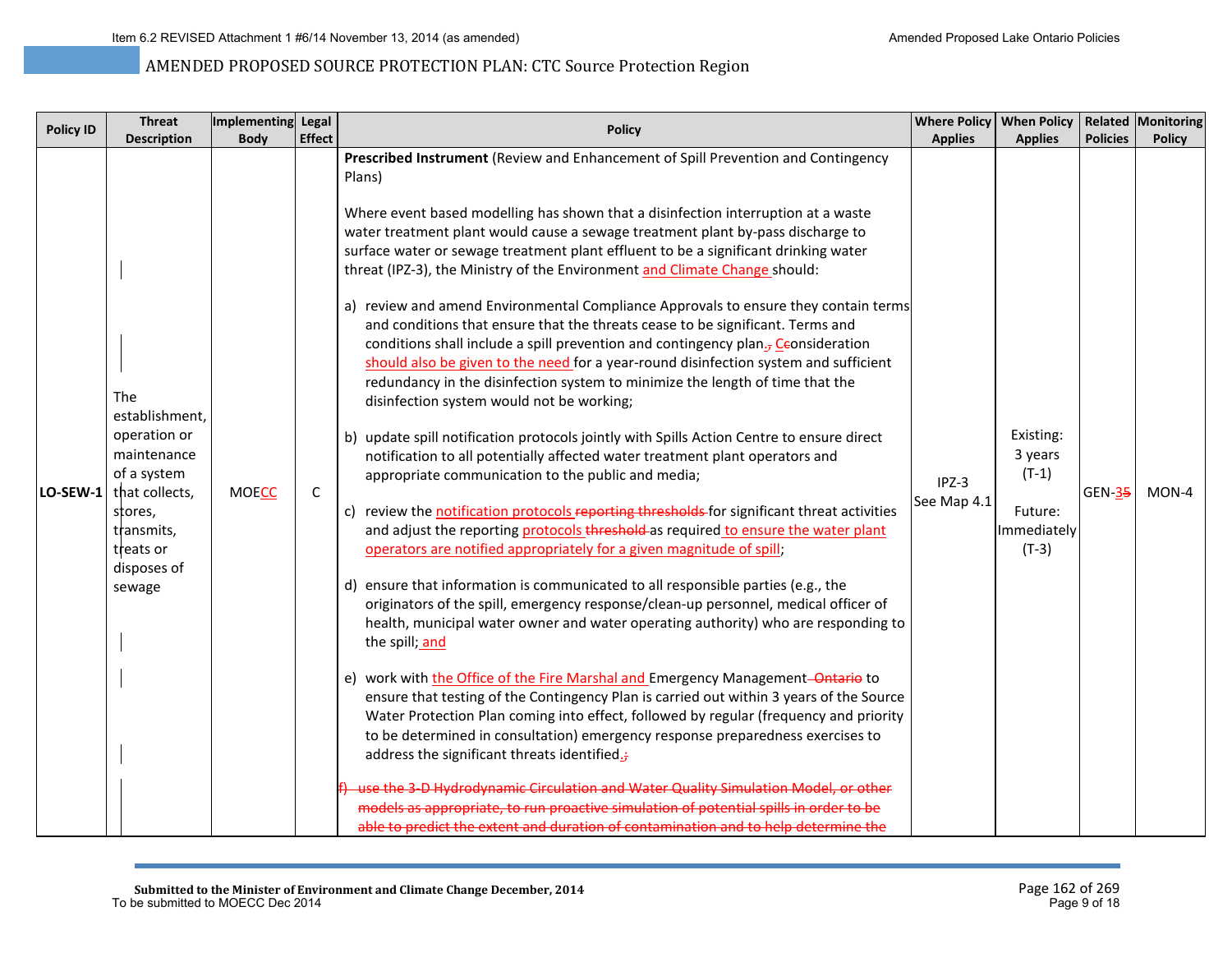| <b>Policy ID</b> | <b>Threat</b>      | Implementing Legal |                | <b>Policy</b>                                                                        | Where Policy   When Policy   Related   Monitoring |                |                 |               |
|------------------|--------------------|--------------------|----------------|--------------------------------------------------------------------------------------|---------------------------------------------------|----------------|-----------------|---------------|
|                  | <b>Description</b> | <b>Body</b>        | <b>LEffect</b> |                                                                                      | <b>Applies</b>                                    | <b>Applies</b> | <b>Policies</b> | <b>Policy</b> |
|                  |                    |                    |                | parties to be notified in the event of a spill;                                      |                                                   |                |                 |               |
|                  |                    |                    |                | install permanent instrumentation (e.g., continuous recording current meters,        |                                                   |                |                 |               |
|                  |                    |                    |                | with wireless telephone link to Ministry of the Environment Monitoring and Reporting |                                                   |                |                 |               |
|                  |                    |                    |                | Branch) to provide real-time monitoring of current speed, direction and water        |                                                   |                |                 |               |
|                  |                    |                    |                | chemistry for use with the 3-D Hydrodynamic Circulation Model for future forecasting |                                                   |                |                 |               |
|                  |                    |                    |                | of spills impact assessments and assessing spill prevention strategies; and          |                                                   |                |                 |               |
|                  |                    |                    |                | ensure that the real-time data are available to municipalities and conservation      |                                                   |                |                 |               |
|                  |                    |                    |                | authorities.<br><del>aumonnes.</del>                                                 |                                                   |                |                 |               |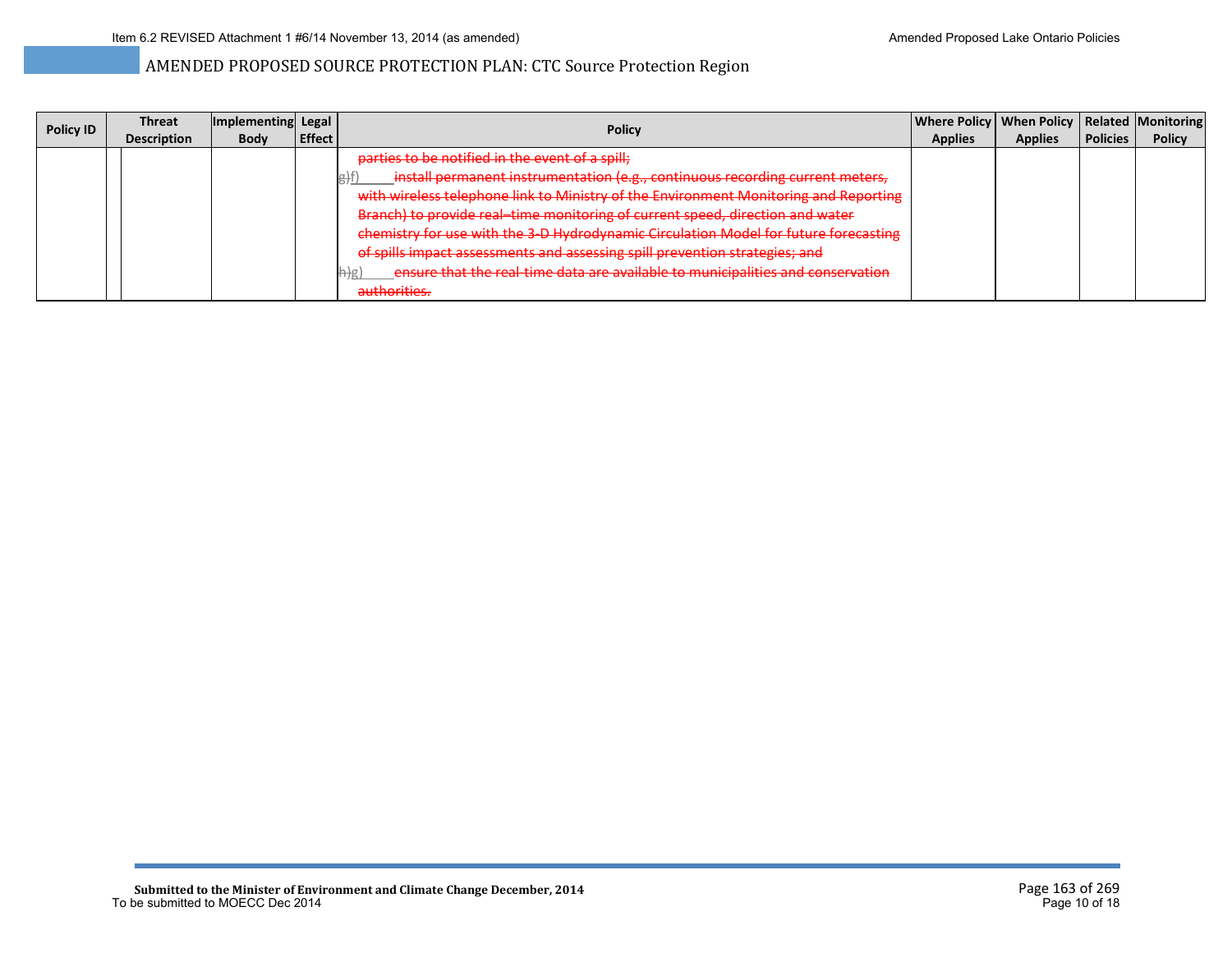| <b>Policy ID</b> | <b>Threat</b><br><b>Description</b>    | Implementing Legal<br><b>Body</b> | <b>Effect</b> | <b>Policy</b>                                                                                                                                                                                                                                                                                                                                                                                                                                                                                                                                                                                                                                                                                                                                                                                                                                                                                                                                                                                                                                                                                                                                                                                                                                                                                                                                                                                                                                                                                                                                                                                                                                                                                                                                                                                                                                                                                                                                                                                                                                                                                                                                                                                                                                                                                                                                                                                                                                                                                                                         | <b>Applies</b>         | Where Policy   When Policy   Related   Monitoring<br><b>Applies</b>  | <b>Policies</b> | <b>Policy</b> |
|------------------|----------------------------------------|-----------------------------------|---------------|---------------------------------------------------------------------------------------------------------------------------------------------------------------------------------------------------------------------------------------------------------------------------------------------------------------------------------------------------------------------------------------------------------------------------------------------------------------------------------------------------------------------------------------------------------------------------------------------------------------------------------------------------------------------------------------------------------------------------------------------------------------------------------------------------------------------------------------------------------------------------------------------------------------------------------------------------------------------------------------------------------------------------------------------------------------------------------------------------------------------------------------------------------------------------------------------------------------------------------------------------------------------------------------------------------------------------------------------------------------------------------------------------------------------------------------------------------------------------------------------------------------------------------------------------------------------------------------------------------------------------------------------------------------------------------------------------------------------------------------------------------------------------------------------------------------------------------------------------------------------------------------------------------------------------------------------------------------------------------------------------------------------------------------------------------------------------------------------------------------------------------------------------------------------------------------------------------------------------------------------------------------------------------------------------------------------------------------------------------------------------------------------------------------------------------------------------------------------------------------------------------------------------------------|------------------------|----------------------------------------------------------------------|-----------------|---------------|
| LO-SEW-2         | Sanitary Trunk<br>Sewer Spill<br>(STS) | <b>MOECC</b>                      | $\mathsf{C}$  | Prescribed Instrument (Spill Prevention and Contingency Plan)<br>Where event based modelling has shown that a spill from a sanitary trunk sewer would<br>be a significant drinking water threat (IPZ-3), the Ministry of the Environment and<br>Climate Change shallshould:<br>a) review and amend Environmental Compliance Approvals to ensure that the threat<br>ceases to be significant. Terms and conditions should include a spill prevention and<br>contingency plan incorporating a requirement for assessment of erosion and flooding<br>risks in tributaries which could jeopardize the integrity of the sanitary sewer systems<br>identified as a significant threat. Re-inspections shall also be required with the<br>frequency commensurate with the level of risk identified during the initial inspection;<br>b) update spill notification protocols jointly with Spills Action Centre to ensure direct<br>notification to all potentially affected water treatment plant operators and<br>appropriate communication to the public and media;<br>c) review the notification protocolsreporting thresholds for significant threat activities<br>and adjust the reporting-threshold protocol as required to ensure that water plant<br>operators are notified appropriately for a given magnitude of spill;<br>d) ensure that information is communicated to all responsible parties (e.g., the<br>originators of the spill, emergency response/clean-up personnel, medical officer of<br>health, municipal water owner and water operating authority) who are responding to<br>the spill;<br>e) work with the Office of the Fire Marshal Emergency Management-Ontario to ensure<br>that testing of the Contingency Plan is carried out within 3 years of the Source Water<br>Protection Plan coming into effect, followed by regular (frequency and priority to be<br>determined in consultation) emergency response preparedness exercises to address<br>the significant threats identified; and<br>direct the responsible municipality to undertake a review and report on the depth of<br>f)<br>ground cover over the pipeline at each crossing including an assessment of erosion,<br>flood risk and the integrity of their infrastructure. MOECC shall consider this<br>information in determining the risk mitigation measures required to ensure that the<br>drinking water threat ceases to be or does not become significant. The inspection<br>report should be shared with the Source Protection Authority. | $IPZ-3$<br>See Map 4.1 | Existing:<br>3 years<br>$(T-1)$<br>Future:<br>Immediately<br>$(T-3)$ | <b>GEN-35</b>   | MON-4         |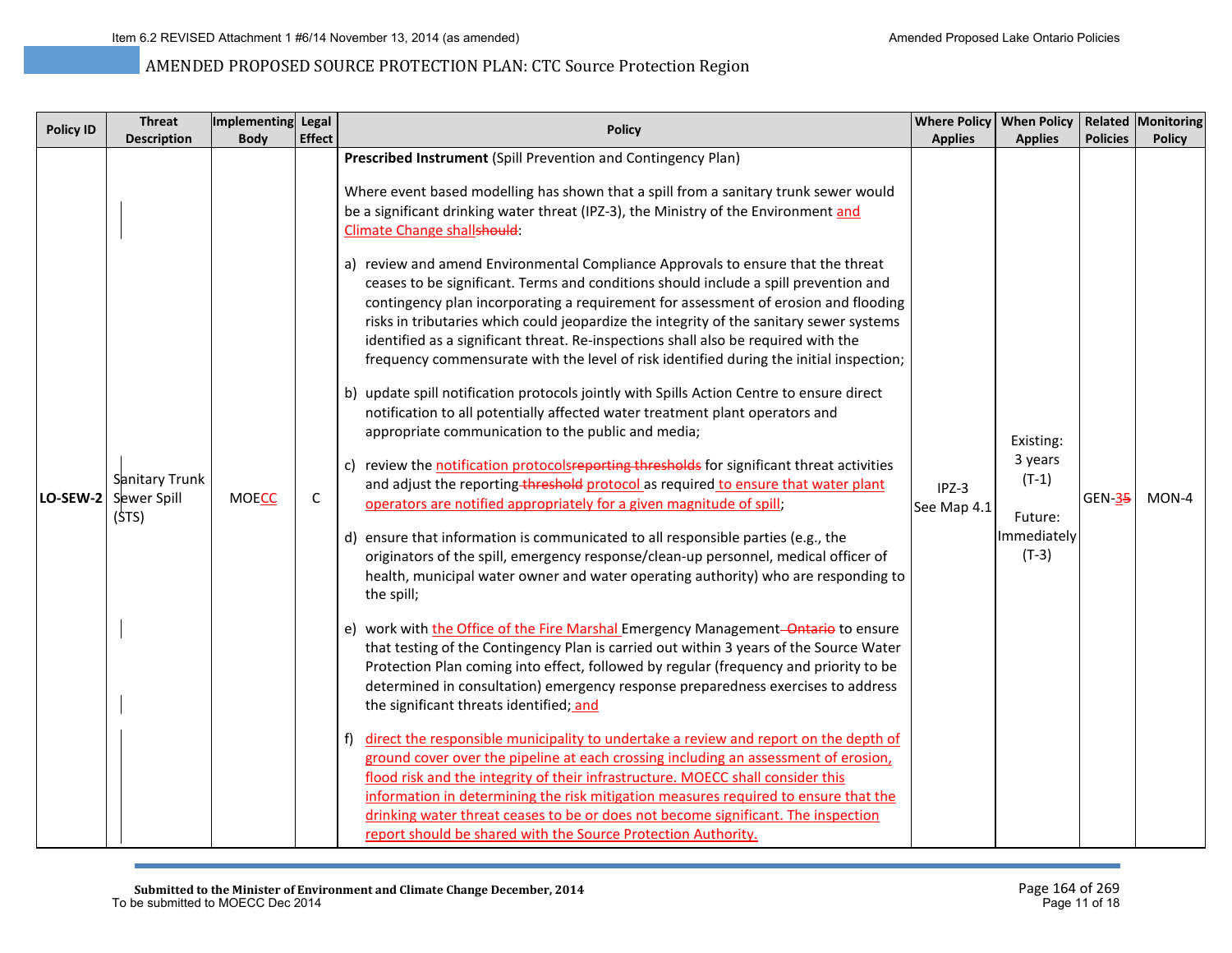| <b>Policy ID</b> | Threat             | Implementing Legal |               | Policy                                                                                             | <b>Where Policy</b> | When Policy   Related   Monitoring |                 |               |
|------------------|--------------------|--------------------|---------------|----------------------------------------------------------------------------------------------------|---------------------|------------------------------------|-----------------|---------------|
|                  | <b>Description</b> | <b>Body</b>        | <b>Effect</b> |                                                                                                    | <b>Applies</b>      | <b>Applies</b>                     | <b>Policies</b> | <b>Policy</b> |
|                  |                    |                    |               | -use the 3-D Hydrodynamic Circulation and Water Quality Simulation Model, or other<br>$\mathbf{a}$ |                     |                                    |                 |               |
|                  |                    |                    |               | models as appropriate, to run proactive simulation of potential spills in order to be              |                     |                                    |                 |               |
|                  |                    |                    |               | able to predict the extent and duration of contamination and to help determine the                 |                     |                                    |                 |               |
|                  |                    |                    |               | parties to be notified in the event of a spill;                                                    |                     |                                    |                 |               |
|                  |                    |                    |               | install permanent instrumentation (e.g., continuous recording current meters, with<br>g)           |                     |                                    |                 |               |
|                  |                    |                    |               | wireless telephone link to Ministry of the Environment Monitoring and Reporting                    |                     |                                    |                 |               |
|                  |                    |                    |               | <b>Branch) to provide real-time monitoring of current speed, direction and water</b>               |                     |                                    |                 |               |
|                  |                    |                    |               | chemistry for use with the 3-D Hydrodynamic Circulation Model for future                           |                     |                                    |                 |               |
|                  |                    |                    |               | forecasting of spills impact assessments and assessing spill prevention strategies;                |                     |                                    |                 |               |
|                  |                    |                    |               | and                                                                                                |                     |                                    |                 |               |
|                  |                    |                    |               | ensure that the real-time data are available to municipalities and conservation<br>h)              |                     |                                    |                 |               |
|                  |                    |                    |               | authorities.                                                                                       |                     |                                    |                 |               |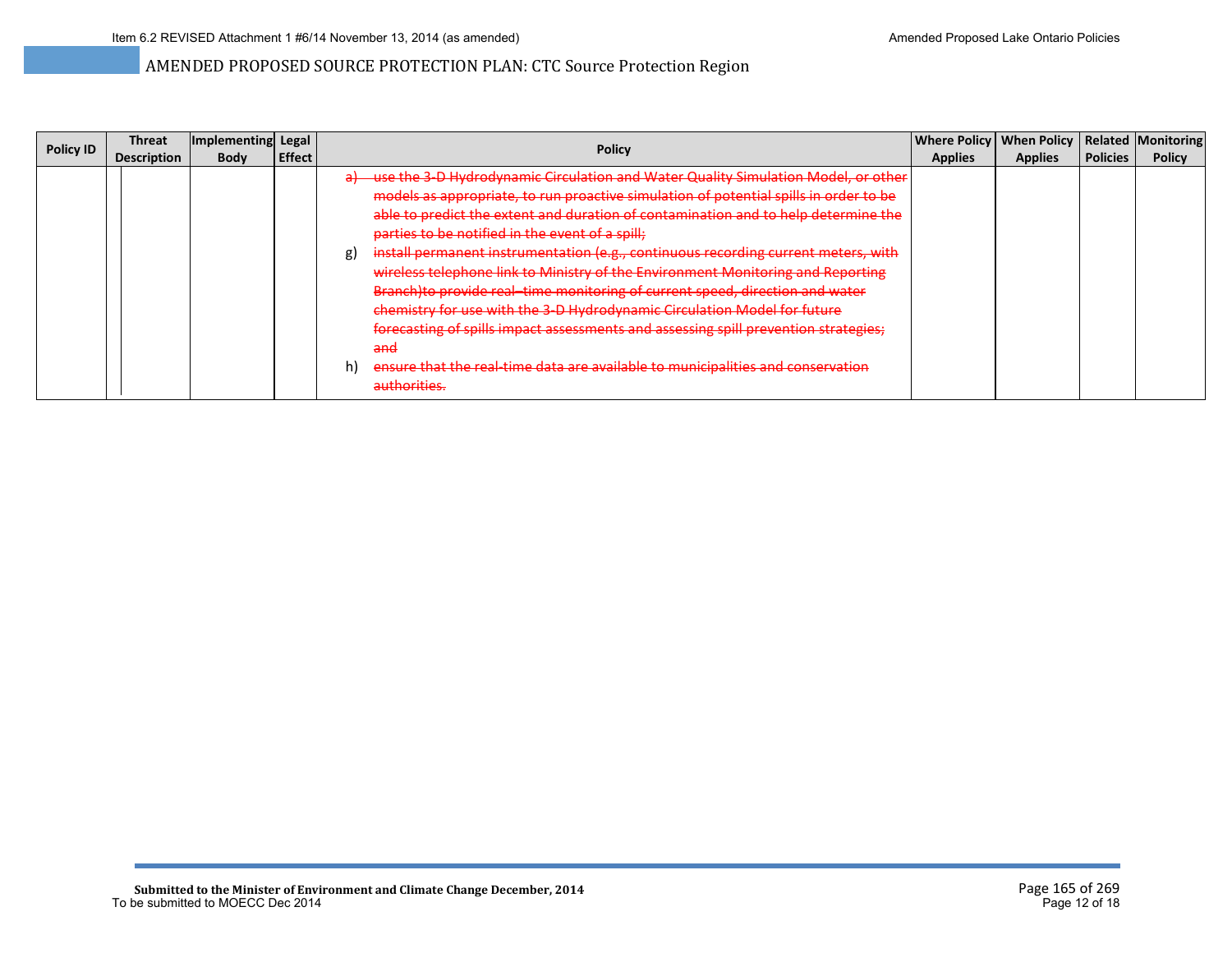| <b>Policy ID</b> | <b>Threat</b>                                                                     | Implementing Legal                    |                                                                                                                                                                                                                                                                                                                                                                                                                                                                                                                                                                                                                                     | <b>Policy</b>                                                                                                                                                                                                                                                                                                                                                                                                                                                                                                                                                                                                                                                                                                                                                                                                                                                                                                                                                                                                                                                                                                                                                                | <b>Where Policy</b>                                                                                           | When Policy   Related   Monitoring |                 |               |
|------------------|-----------------------------------------------------------------------------------|---------------------------------------|-------------------------------------------------------------------------------------------------------------------------------------------------------------------------------------------------------------------------------------------------------------------------------------------------------------------------------------------------------------------------------------------------------------------------------------------------------------------------------------------------------------------------------------------------------------------------------------------------------------------------------------|------------------------------------------------------------------------------------------------------------------------------------------------------------------------------------------------------------------------------------------------------------------------------------------------------------------------------------------------------------------------------------------------------------------------------------------------------------------------------------------------------------------------------------------------------------------------------------------------------------------------------------------------------------------------------------------------------------------------------------------------------------------------------------------------------------------------------------------------------------------------------------------------------------------------------------------------------------------------------------------------------------------------------------------------------------------------------------------------------------------------------------------------------------------------------|---------------------------------------------------------------------------------------------------------------|------------------------------------|-----------------|---------------|
|                  | <b>Description</b>                                                                | <b>Body</b>                           | <b>Effect</b>                                                                                                                                                                                                                                                                                                                                                                                                                                                                                                                                                                                                                       |                                                                                                                                                                                                                                                                                                                                                                                                                                                                                                                                                                                                                                                                                                                                                                                                                                                                                                                                                                                                                                                                                                                                                                              | <b>Applies</b>                                                                                                | <b>Applies</b>                     | <b>Policies</b> | <b>Policy</b> |
| LO-SEW-3         | Significant/<br>Moderate/<br>Low<br><b>Threats</b>                                | <b>MOECC</b>                          | <b>Specify Action (Storm Sewers)</b><br>Where a spill from a facility could reach an off-site storm sewer such that it would be a<br>significant drinking water threat (IPZ-3), or moderate or low drinking water threat (IPZ-2,<br>IPZ-1) as identified in the Tables of Drinking Water Threats (Ontario Regulation 287/07<br>under the Clean Water Act, 2006 in IPZ-2, IPZ-1), the Ministry of the Environment and<br>К<br>Climate Change should enact the necessary legislation/regulation and/or instrument to<br>require such facility owners to be subject to provincial approvals for spill prevention/<br>mitigation plans. | $IPZ-3$<br>See Map 4.1<br>$IPZ-1.2$<br>See Map 4.2<br><b>See</b>                                                                                                                                                                                                                                                                                                                                                                                                                                                                                                                                                                                                                                                                                                                                                                                                                                                                                                                                                                                                                                                                                                             | Future:<br>Consider<br>within                                                                                 | N/A                                | $MON-4$         |               |
|                  | All Threats<br>that are<br>Linked to<br>Storm<br>Sewers                           |                                       |                                                                                                                                                                                                                                                                                                                                                                                                                                                                                                                                                                                                                                     | Chapter 5<br>of the<br>respective<br>Assessment<br>Reports                                                                                                                                                                                                                                                                                                                                                                                                                                                                                                                                                                                                                                                                                                                                                                                                                                                                                                                                                                                                                                                                                                                   | 2 years<br>$(T-15)$                                                                                           |                                    |                 |               |
| <b>LO-SEW-4</b>  | Significant/<br>Moderate/<br><b>Low Threats</b><br>All Pathogen<br><b>Threats</b> | <b>MOE</b><br>Health<br><b>Canada</b> |                                                                                                                                                                                                                                                                                                                                                                                                                                                                                                                                                                                                                                     | <b>Specify Action (Development of Pathogen Risk Assessment)</b><br>Where event based modelling has identified activities that are significant pathogen drinking<br>water threats (IPZ-3) or where the Tables of Drinking Water Threats (Ontario Regulation<br>287/07 under the Clean Water Act, 2006) identifies moderate or low pathogen drinking water<br>threats (IPZ-2, IPZ-1), the Ministry of the Environment and Health Canada should provide<br>technical and financial support to the Lake Ontario Collaborative member municipalities to<br>undertake the development of a pathogen (not limited to <i>E. coli</i> ) risk assessment, including:<br>a) identifying the pathogens and the respective densities at different times;<br>b) assessing the associated risk at intakes due to pathogens in non-disinfected wastewater<br>and other known specific sources of these pathogens; and<br>undertaking quantitative microbial risk assessments, using a structured research and<br>e}ai<br>development design (such as based on the protocols established by the US EPA) to assess<br>the threat and adequacy of existing treatment on a plant-by-plant basis. | $IPZ-3$<br>See Map 4.1<br>$HPZ-1, 2$<br><b>See Chapter</b><br>5 of the<br>respective<br>Assessment<br>Reports | 2-years<br>$(+ -15)$               | A/A             | $MON-4$       |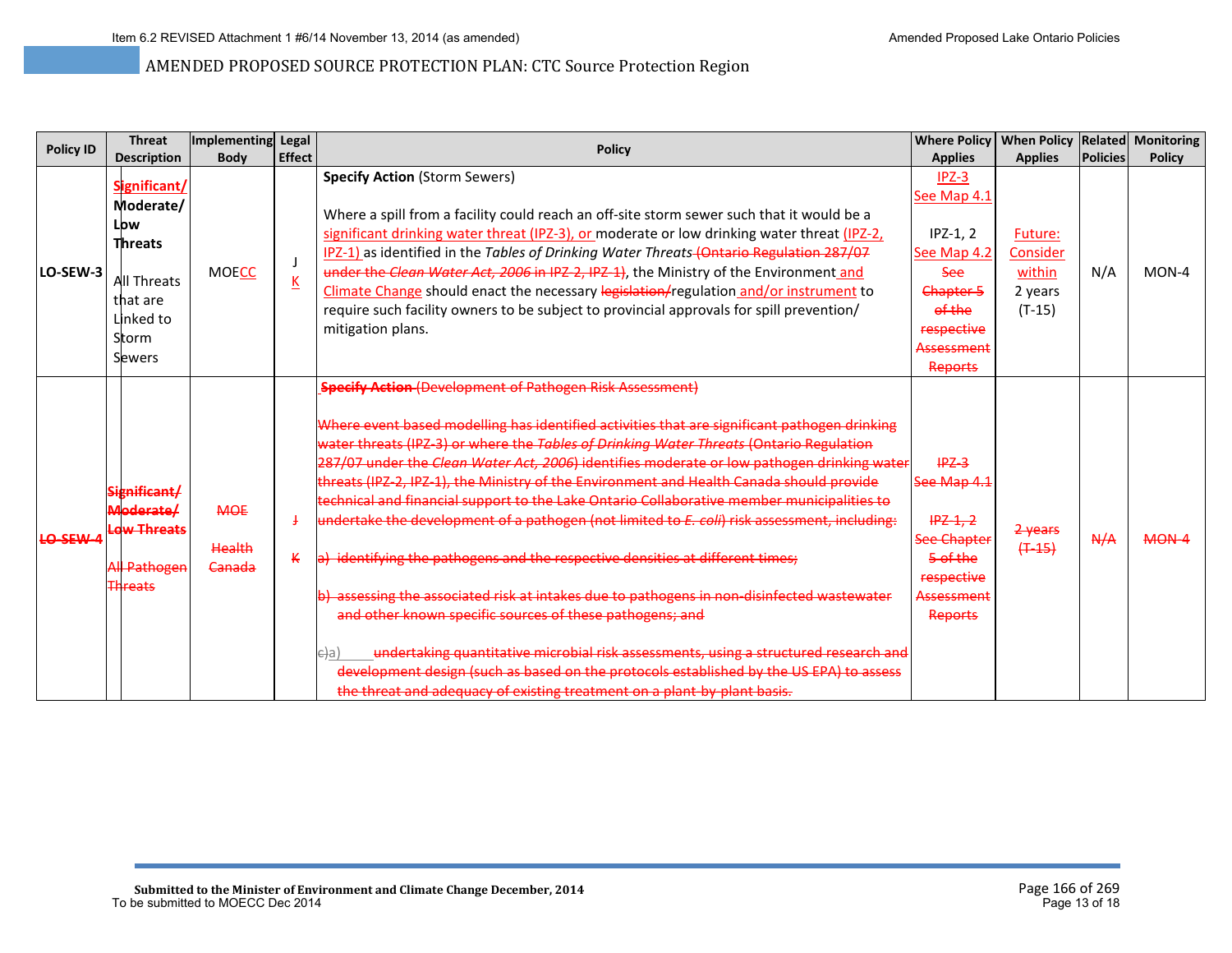|           |                                                                                                                                             |              |   | Specify Action (Spill Prevention/Contingency and Emergency Response)                                                                                                                                                                                                                                                                                                                                                                                                                                                                                                                                                                                                                                                                                                                                                                                                                                                                                                                                                                                                                                                                                                                                                                                                                                                                                                                                                                                                                                                                                                                                                                                                                                                                                                                                                                                                                                                                                                                                                                                                                                                                                                                                                                                                                                                                                                                                                                                                                                                                                                                                                                                                                                                                                                                                                                                                                                                                                                                                                                                 |                        |                                                                               |     |       |
|-----------|---------------------------------------------------------------------------------------------------------------------------------------------|--------------|---|------------------------------------------------------------------------------------------------------------------------------------------------------------------------------------------------------------------------------------------------------------------------------------------------------------------------------------------------------------------------------------------------------------------------------------------------------------------------------------------------------------------------------------------------------------------------------------------------------------------------------------------------------------------------------------------------------------------------------------------------------------------------------------------------------------------------------------------------------------------------------------------------------------------------------------------------------------------------------------------------------------------------------------------------------------------------------------------------------------------------------------------------------------------------------------------------------------------------------------------------------------------------------------------------------------------------------------------------------------------------------------------------------------------------------------------------------------------------------------------------------------------------------------------------------------------------------------------------------------------------------------------------------------------------------------------------------------------------------------------------------------------------------------------------------------------------------------------------------------------------------------------------------------------------------------------------------------------------------------------------------------------------------------------------------------------------------------------------------------------------------------------------------------------------------------------------------------------------------------------------------------------------------------------------------------------------------------------------------------------------------------------------------------------------------------------------------------------------------------------------------------------------------------------------------------------------------------------------------------------------------------------------------------------------------------------------------------------------------------------------------------------------------------------------------------------------------------------------------------------------------------------------------------------------------------------------------------------------------------------------------------------------------------------------------|------------------------|-------------------------------------------------------------------------------|-----|-------|
| LO-PIPE-1 | <b>Pipelines</b><br>Transporting<br>Petroleum<br>Product<br>(Containing<br>Benzene)<br>Crossing<br><b>Tributaries</b><br>of Lake<br>Ontario | <b>MOECC</b> | К | Where event based modelling has shown that a spill from a petroleum pipeline system<br>reaching a tributary would be a significant drinking water threat (IPZ-3), the Ministry of the<br>Environment and Climate Change should: work with facility owners and provincial and federal<br>regulators to develop, review and recommend necessary improvements to existing spill<br>prevention, spill management, risk reduction, and contingency plans to ensure the following:<br>1) plans are based on the depth of ground cover at surface water crossings;<br>2) spill response time frames are established;<br>3) responsibilities of first responders are established to ensure a prompt unified regulatory<br>command structure to manage the spill response;<br>4) notification protocols are established jointly with the Spills Action Centre to ensure direct<br>notification to all potentially affected water treatment plant operators and appropriate<br>communication to the public and media;<br>5) notification protocolsreporting thresholds are established for significant threat activities to<br>ensure the water plant operators are notified appropriately for a given magnitude of spill;<br>6) that information is communicated to all responsible parties (e.g., the originators of the<br>spill, emergency response/clean-up personnel, medical officer of health, municipal water<br>owner and water operating authority) who are responding to the spill;<br>7) that there are appropriate spills response plans for each crossing;<br>8) that appropriate pipeline system failure and shut down measures and policies are included;<br>9) a review is undertaken on the depth of ground cover over the pipeline at each crossing,<br>including an assessment of erosion and flood risk;<br>10) that an assessment of condition of the pipe system is provided;<br>10) that the facility owner provides assurance concerning the integrity of their infrastructure to<br>prevent spills where these could be a significant drinking water threat;<br>11) that a report on the inspection of the pipeline crossings at each tributary is provided to the<br><b>Source Protection Authority;</b><br>$\frac{4.4}{1.2}$ that the pipeline design and operational best management practices are in place<br>(including potential additional design and operational best management practices); and<br>$\frac{42}{12}$ that any new or expansions or pipeline replacements are constructed to meet current<br>best design criteria; and<br>$\frac{12}{12}$ a provision is included in the contingency plan that the facility owner work with the<br>Office of the Fire Marshal and Emergency Management-Ontario to ensure that testing of<br>the contingency plan is carried out within 3 years of the Source Protection Plan coming into<br>effect, followed by regular (frequency and priority to be determined in consultation)<br>emergency response preparedness exercises to address the significant threats identified. | $IPZ-3$<br>See Map 4.1 | <b>Existing &amp;</b><br>Future:<br>Consider<br>within<br>2 years<br>$(T-15)$ | N/A | MON-4 |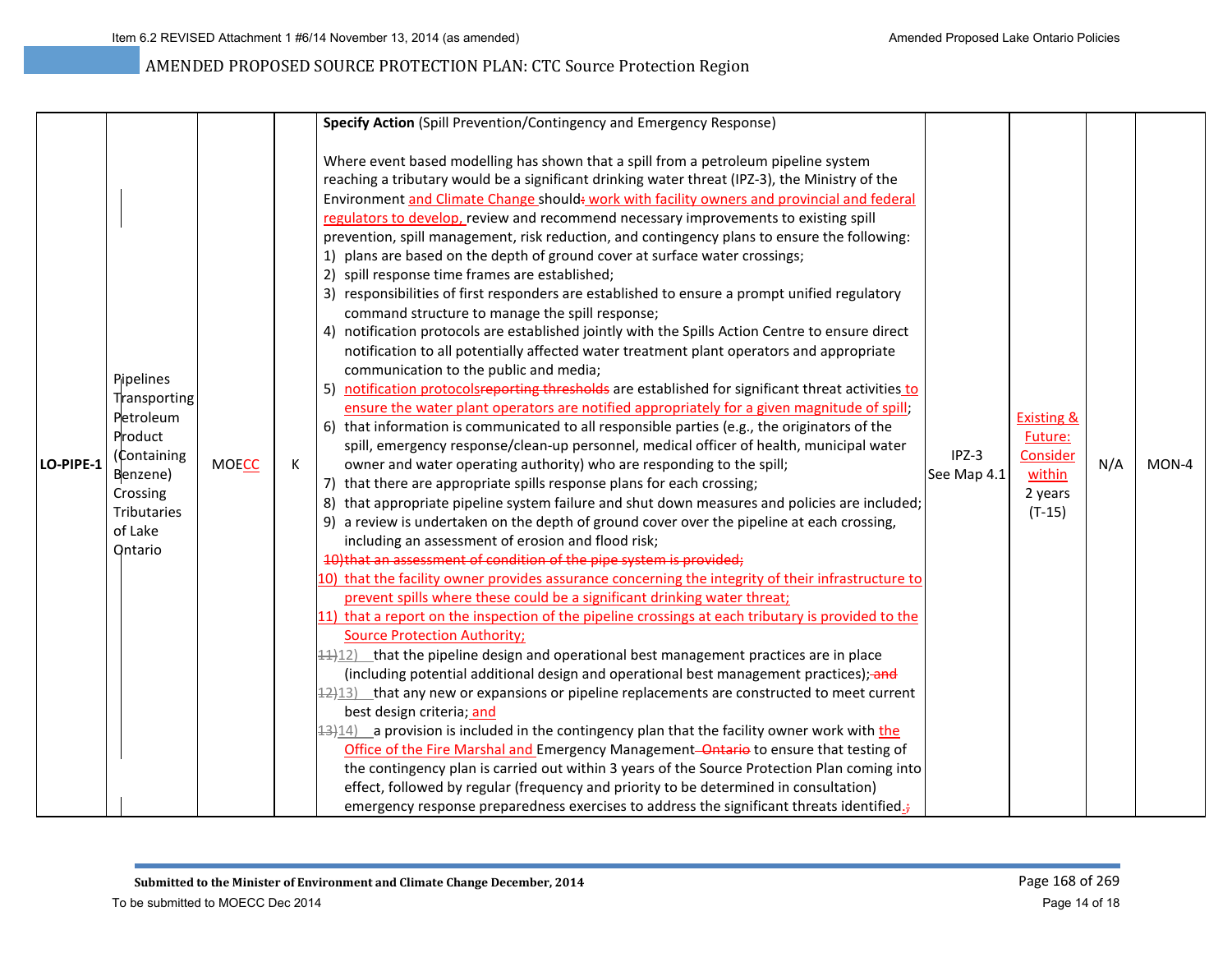| <b>LO-PIPE-</b><br>${Cone 4}$ | <b>Pioelines</b><br><b>Transporting</b><br><b>Petroleum</b><br><del>Product</del><br>(Containing<br>Benzene)<br><b>Crossing</b><br><b>Tributaries</b><br><b>of Lake</b> | <b>MOE</b> | к | - in collaboration with Environment Canada:<br>use the 3-D Hydrodynamic Circulation and Water Quality Simulation Model, or other<br>models as appropriate, to run proactive simulation of potential spills in order to be able to<br>predict the extent and duration of contamination and to help determine the parties to be<br>notified in the event of a spill;<br>install permanent instrumentation (e.g., continuous recording current meters, with wireless<br>telephone link to Ministry of the Environment Monitoring and Reporting Branch) to provide<br>real-time monitoring of current speed, direction and water chemistry for use with the 3-D<br>Hydrodynamic Circulation Model for future forecasting of spills impact assessments and<br>assessing spill prevention strategies;<br>ensure that the real-time data are available to municipalities and conservation authorities;<br>and | $IPZ-3$<br>See Map 4.1 | $2$ years<br>$(T - 15)$<br><del>,,,,,</del> | A/A | <b>MON-4</b> |
|-------------------------------|-------------------------------------------------------------------------------------------------------------------------------------------------------------------------|------------|---|--------------------------------------------------------------------------------------------------------------------------------------------------------------------------------------------------------------------------------------------------------------------------------------------------------------------------------------------------------------------------------------------------------------------------------------------------------------------------------------------------------------------------------------------------------------------------------------------------------------------------------------------------------------------------------------------------------------------------------------------------------------------------------------------------------------------------------------------------------------------------------------------------------|------------------------|---------------------------------------------|-----|--------------|
|                               | <del>Ontario</del>                                                                                                                                                      |            |   | undertake Lake Ontario nearshore monitoring yearly; and make the data available to<br>municipalities and conservation authorities.                                                                                                                                                                                                                                                                                                                                                                                                                                                                                                                                                                                                                                                                                                                                                                     |                        |                                             |     |              |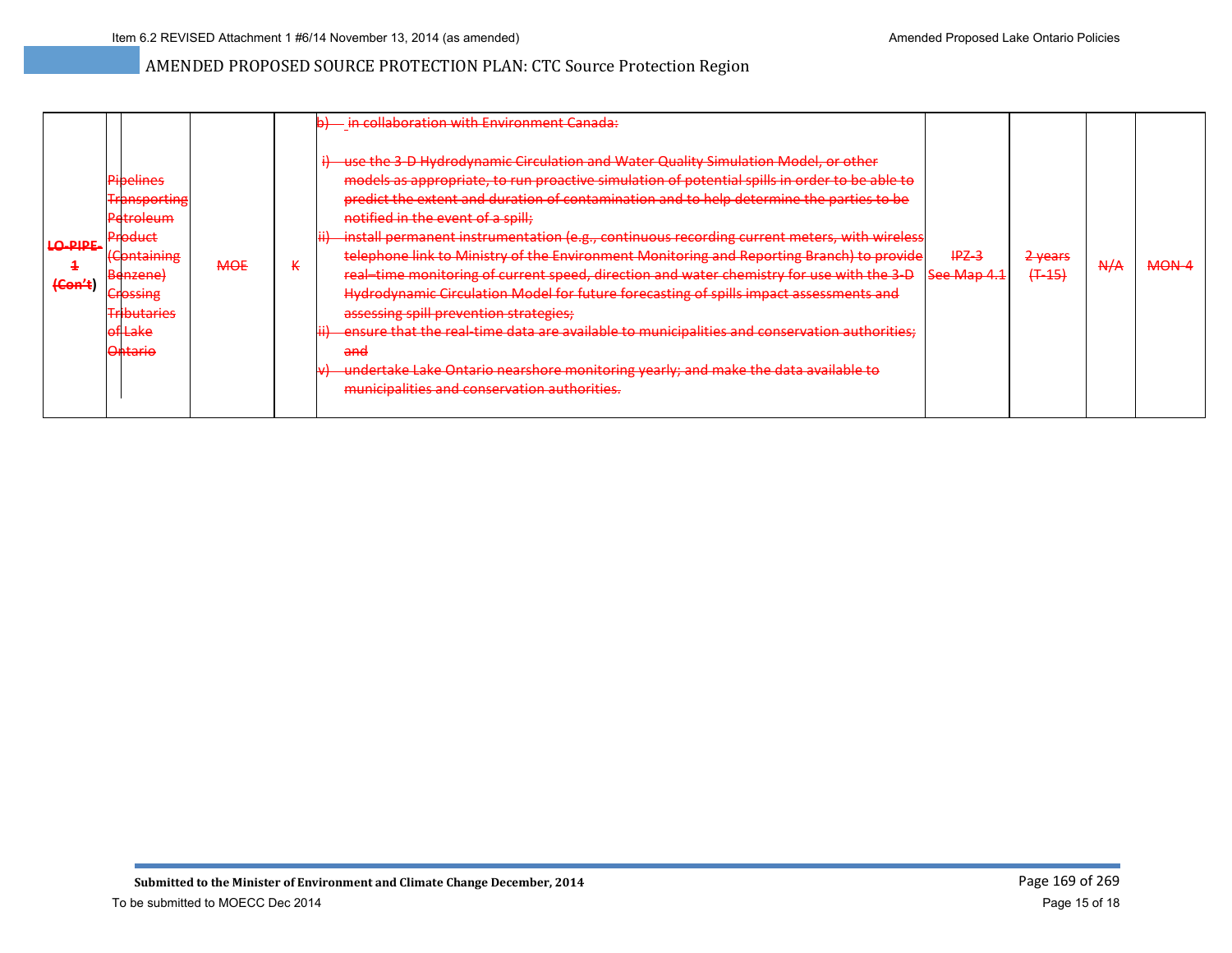| <b>Policy ID</b> | <b>Threat</b>                                                                       | Implementing Legal |               | <b>Policy</b>                                                                                                                                                                                                                                                                                                                                                                                                                                                                                                                                                                                                                                                                                                                                                                                                                                                                                                                                                                                                                                                                                                                                                                                                                                                                                                                                                                                                                                                                                                                                                                                                                                                                                                                                                                                                                                                                                                                                                                                                                                                                | Where Policy When Policy Related Monitoring |                                                                               |                 |               |
|------------------|-------------------------------------------------------------------------------------|--------------------|---------------|------------------------------------------------------------------------------------------------------------------------------------------------------------------------------------------------------------------------------------------------------------------------------------------------------------------------------------------------------------------------------------------------------------------------------------------------------------------------------------------------------------------------------------------------------------------------------------------------------------------------------------------------------------------------------------------------------------------------------------------------------------------------------------------------------------------------------------------------------------------------------------------------------------------------------------------------------------------------------------------------------------------------------------------------------------------------------------------------------------------------------------------------------------------------------------------------------------------------------------------------------------------------------------------------------------------------------------------------------------------------------------------------------------------------------------------------------------------------------------------------------------------------------------------------------------------------------------------------------------------------------------------------------------------------------------------------------------------------------------------------------------------------------------------------------------------------------------------------------------------------------------------------------------------------------------------------------------------------------------------------------------------------------------------------------------------------------|---------------------------------------------|-------------------------------------------------------------------------------|-----------------|---------------|
|                  | <b>Description</b>                                                                  | <b>Body</b>        | <b>Effect</b> |                                                                                                                                                                                                                                                                                                                                                                                                                                                                                                                                                                                                                                                                                                                                                                                                                                                                                                                                                                                                                                                                                                                                                                                                                                                                                                                                                                                                                                                                                                                                                                                                                                                                                                                                                                                                                                                                                                                                                                                                                                                                              | <b>Applies</b>                              | <b>Applies</b>                                                                | <b>Policies</b> | <b>Policy</b> |
| LO-FUEL-1        | <b>Handling</b><br>and Storage<br>of Fuel<br>(Spill from<br>Petroleum<br>Tank Farm) | <b>MOECC</b>       | Κ             | <b>Specify Action (Spill Prevention/Contingency Plan)</b><br>Where event based modelling of a spill from a petroleum tank farm has shown that it would<br>be a significant drinking water threat (IPZ-3), the Ministry of the Environment and Climate<br>Change shall require will a risk reduction plan for the tank farm. Ministry of the<br>Environmentwork with, in consultation with the applicable regulating authorities (e.g.,<br>Ministry of Government and Consumer Services and Technical Standards and Safety<br>Authority)-should to ensure consideration is given to the following actions related to spill<br>prevention contingency measures:<br>a) investigate and evaluate existing Spills Prevention Plans/Spill Contingency Plans;<br>b) recommend additional measures to reduce the likelihood that a spill from a storage<br>facility would impair drinking water source quality;<br>incorporate all applicable provisions of Ontario Regulations 213/01 and 217/01 and their<br>codes as well as other measures to ensure the protection of drinking water sources into a<br>Risk Management Plan for the facility, which may include but not be limited to:<br>best management practices<br>i.<br>ii.<br>site characterization as necessary<br>iii.<br>proof of ability to pay for clean-up of potential contamination<br>the appropriate frequency of inspections<br>iv.<br>d) review existing Environmental Compliance Approvals for discharges to surface water at<br>the identified sites to determine if there are adequate safeguards to protect drinking<br>water sources;<br>e) determine if additional works or procedures are required to reduce the likelihood of<br>contaminants discharging to Lake Ontario in the event of a spill or equipment<br>failure/malfunction;<br>ensure provisions for spill notification protocols are established jointly with Spills Action<br>Centre to ensure direct notification to all potentially affected water treatment plant<br>operators and appropriate communication to the public and media; | $IPZ-3$<br>See Map 4.1                      | <b>Existing &amp;</b><br>Future:<br>Consider<br>within<br>2 years<br>$(T-15)$ | N/A             | $MON-4$       |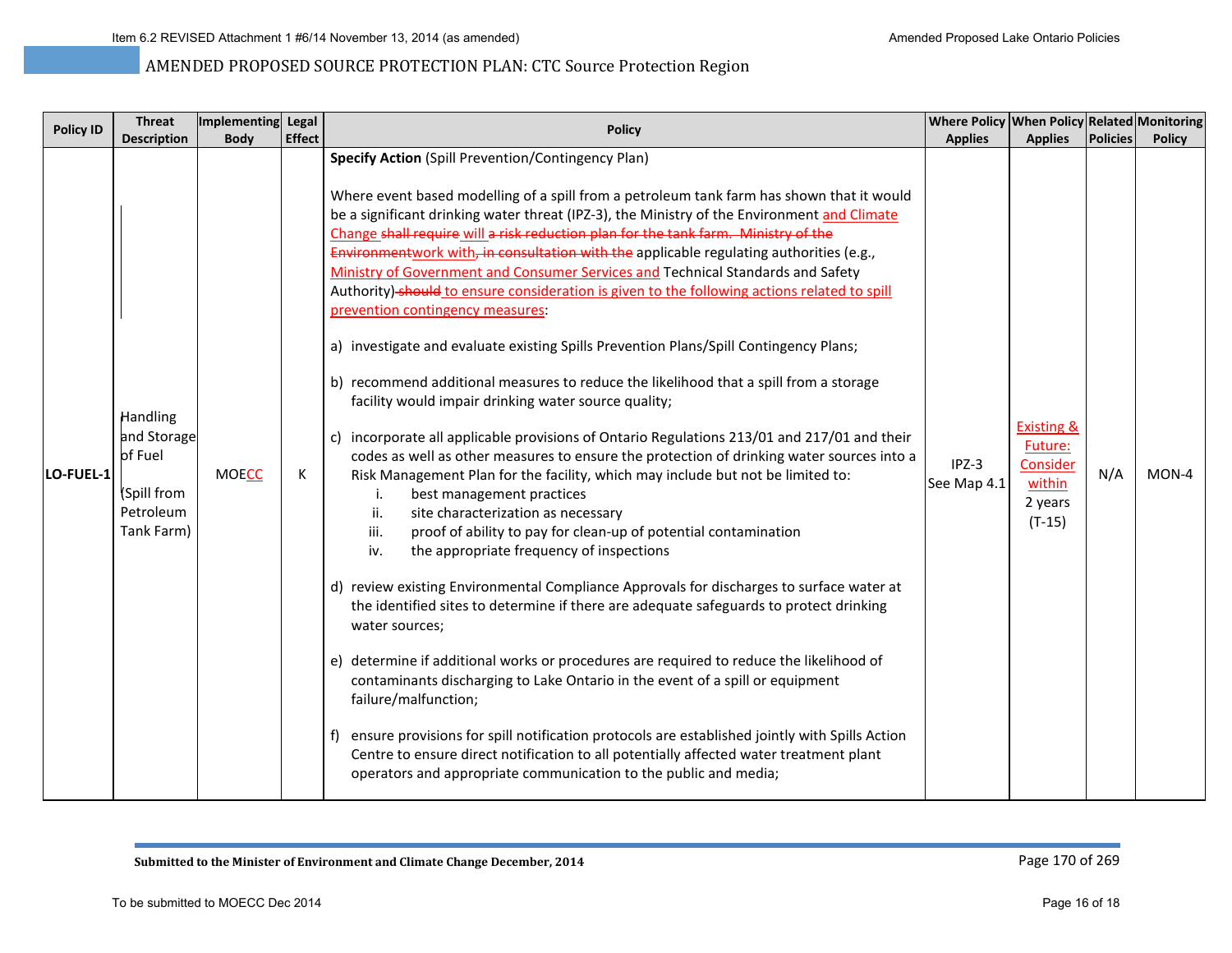| establish notification protocolsreporting thresholds for significant threat activities to<br>g) |  |
|-------------------------------------------------------------------------------------------------|--|
| ensure that water plant operators are notified appropriately for a given magnitude of spill;    |  |
|                                                                                                 |  |
| h) ensure that information is communicated to all (e.g., the originators of the spill,          |  |
| emergency response/clean-up personnel, medical officer of health, municipal water               |  |
| owner and water operating authority) responsible parties who are responding to the spill;       |  |
| and                                                                                             |  |
|                                                                                                 |  |
| include a provision that the facility owner work with the Office of the Fire Marshal and<br>i)  |  |
| Emergency Management-Ontario to ensure that testing of the Contingency Plan is carried          |  |
| out within 3 years of the Source Water Protection Plan coming into effect, followed by          |  |
| regular (frequency and priority to be determined in consultation) emergency response            |  |
| preparedness exercises to address the significant threats identified. <sup>3</sup>              |  |
| use the 3D Hydrodynamic Circulation and Water Quality Simulation Model, or other models         |  |
| as appropriate, to run proactive simulation of potential spills in order to be able to predict  |  |
| the extent and duration of contamination and to help determine the parties to be notified       |  |
| in the event of a spill;                                                                        |  |
| k) install permanent instrumentation (e.g., continuous recording current meters, with wireless  |  |
| telephone link to Ministry of the Environment Monitoring and Reporting Branch) to provide       |  |
| real-time monitoring of current speed, direction and water chemistry for use with the 3-D       |  |
| Hydrodynamic Circulation Model for future forecasting of spills impact assessments and          |  |
| assessing spill prevention strategies; and                                                      |  |
|                                                                                                 |  |
| ensure that the real-time data is available to municipalities and conservation authorities.     |  |
|                                                                                                 |  |